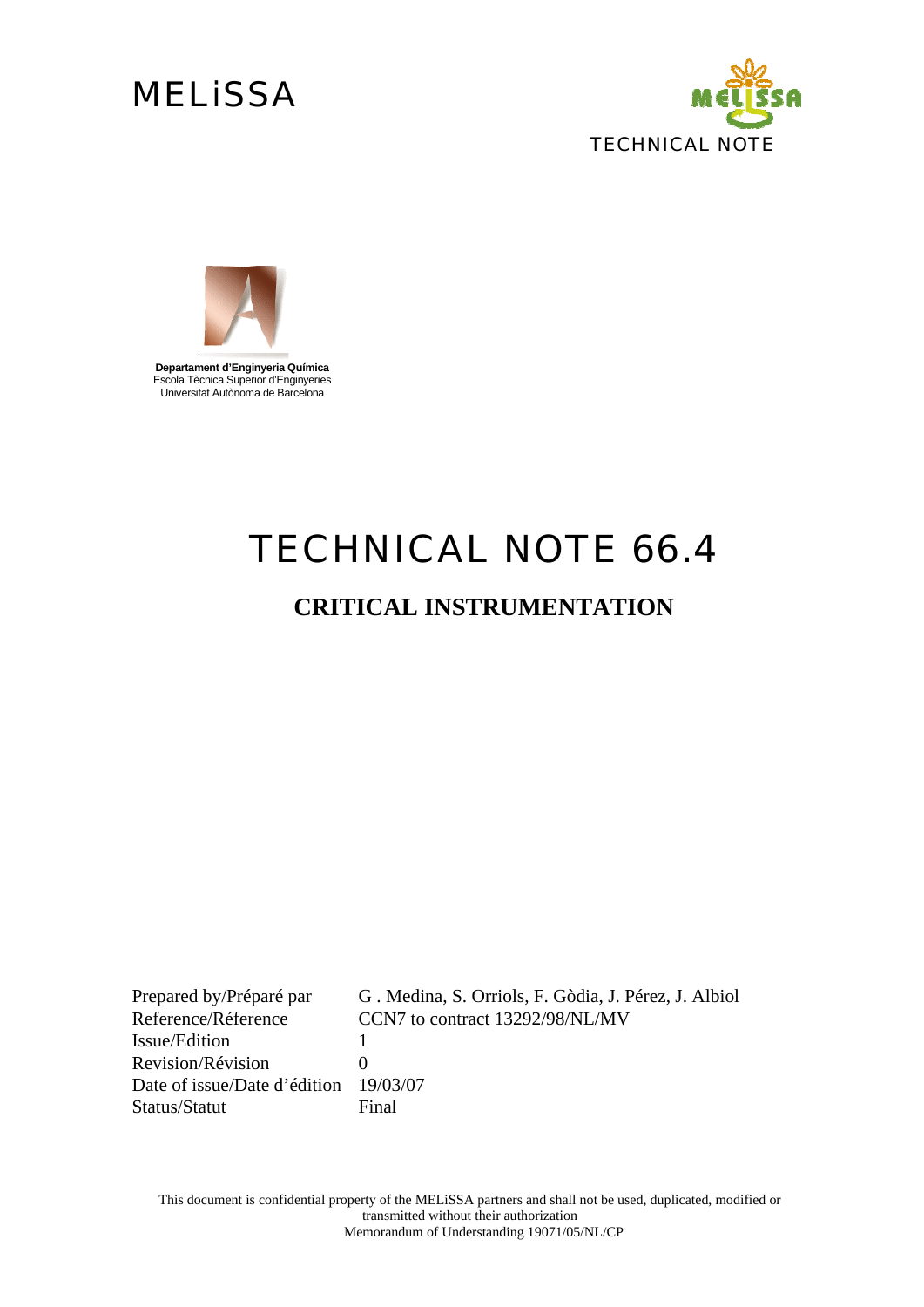

### APPROVAL

| Title | ritical instrumentation | Issue   | <b>Revision</b>        |  |
|-------|-------------------------|---------|------------------------|--|
| Titre |                         | Edition | <i><b>Révision</b></i> |  |

| Author | G. Medina, S. Orriols, F. Gòdia, J. Pérez, J.   Date   13/03/07 |      |  |
|--------|-----------------------------------------------------------------|------|--|
| Auteur | Albiol                                                          | Date |  |

| Approved by  | Brigitte Lamaze - ESA | Date | 18/04/2007 |
|--------------|-----------------------|------|------------|
| Approuvé par |                       | Date |            |

### CHANGE LOG

| Issue/ <i>Edition</i> | Revision/ <i>Révision</i> | Status/Statut | Date/ <i>Date</i> |
|-----------------------|---------------------------|---------------|-------------------|
|                       |                           |               |                   |
|                       |                           |               |                   |
|                       |                           |               |                   |

### Distribution List

| Name/Nom               | Company/Société | Quantity/ <i>Quantité</i>          |
|------------------------|-----------------|------------------------------------|
| <b>Brigitte LAMAZE</b> | <b>ESA</b>      | $\vert$ 2 hard copies + electronic |
|                        |                 | version                            |
|                        |                 |                                    |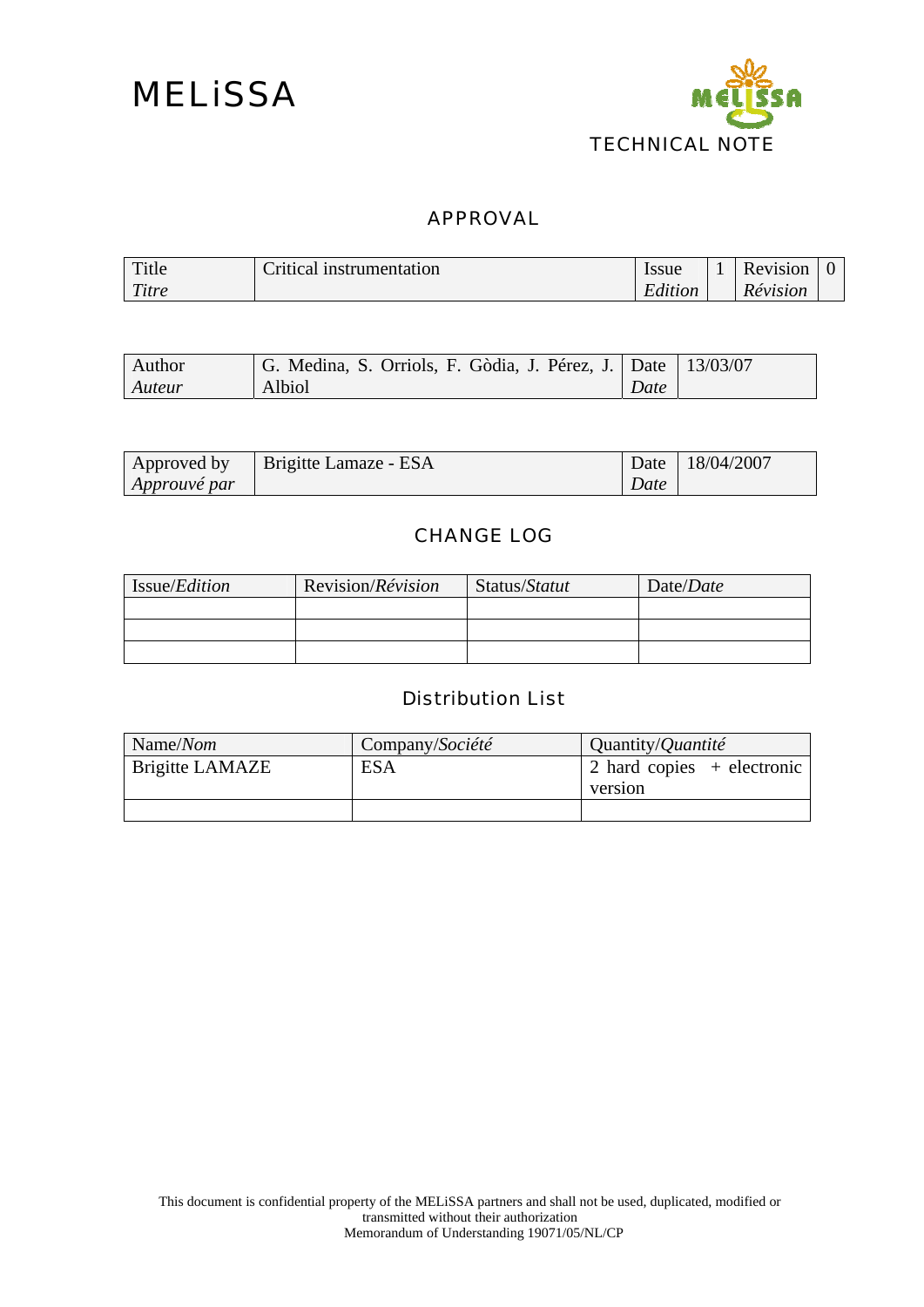# **MELISSA**



### **TABLE OF CONTENT**

| 4. Description of Compartments III and IVa and proposed instrumentation priority  9 |  |
|-------------------------------------------------------------------------------------|--|
|                                                                                     |  |
| 5.1.                                                                                |  |
|                                                                                     |  |
|                                                                                     |  |
|                                                                                     |  |
|                                                                                     |  |
|                                                                                     |  |
|                                                                                     |  |
|                                                                                     |  |
|                                                                                     |  |
|                                                                                     |  |
|                                                                                     |  |
|                                                                                     |  |
|                                                                                     |  |
|                                                                                     |  |
|                                                                                     |  |
|                                                                                     |  |
|                                                                                     |  |
|                                                                                     |  |
|                                                                                     |  |
|                                                                                     |  |
|                                                                                     |  |
|                                                                                     |  |
|                                                                                     |  |
|                                                                                     |  |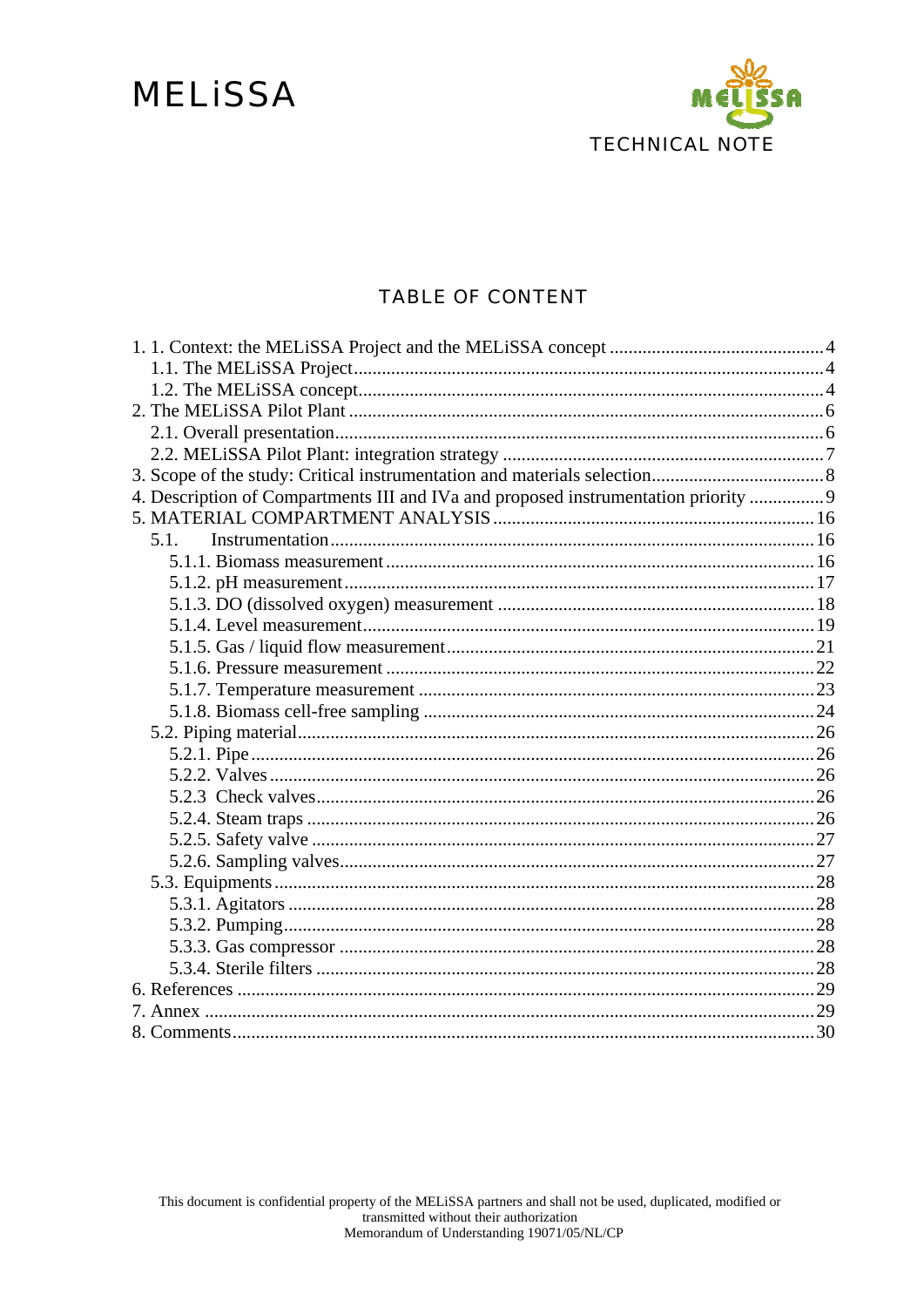

## **1. 1. Context: the MELiSSA Project and the MELiSSA concept**

## **1.1. The MELiSSA Project**

Over the last 15 years several Space Agencies (i.e. NASA, JAXA, RSA, CSA, ESA) have been studying the regenerative life support systems needed to sustain long-term manned space missions.

Space exploration constraints dictate that the primary objective of the studies is to reduce the launched mass of metabolic consumables (i.e. water, oxygen, food) by increasing their recycling rates up to, ideally, closure of the gas, liquid and solid loops.

Within Europe, the main part of the work has been performed within the MELiSSA (Micro-Ecological Life Support System Alternative) project by a highly comprehensive European and Canadian scientific and technical network, coordinated by the European Space Agency (specifically the European Space Research and Technology Centre ESTEC).

Within MELiSSA, it is proposed to follow a global approach of Life Support requirements by addressing jointly the main Life Support functions, i.e.:

- Air revitalization,
- Water production,
- Waste management,
- Food production and preparation
- Quality Control and Safety issues
- Ergonomics and Habitability

With regards to the challenge of sustaining Human Life during long-term manned space missions, a stepwise engineering approach is followed in MELiSSA, starting from basic research and development studies, including preliminary flight experiments, up to a comprehensive ground demonstration of the technologies developed.

### **1.2. The MELiSSA concept**

The MELiSSA concept is based on the duplication of the functions of the earth without benefiting from earth's large resources (i.e. oceans, atmosphere..) and from terrestrial comfort.

The goals of the MELiSSA loop are the recovery of food, water and oxygen from wastes, i.e.  $CO<sub>2</sub>$  and organic wastes, using light as a source of energy.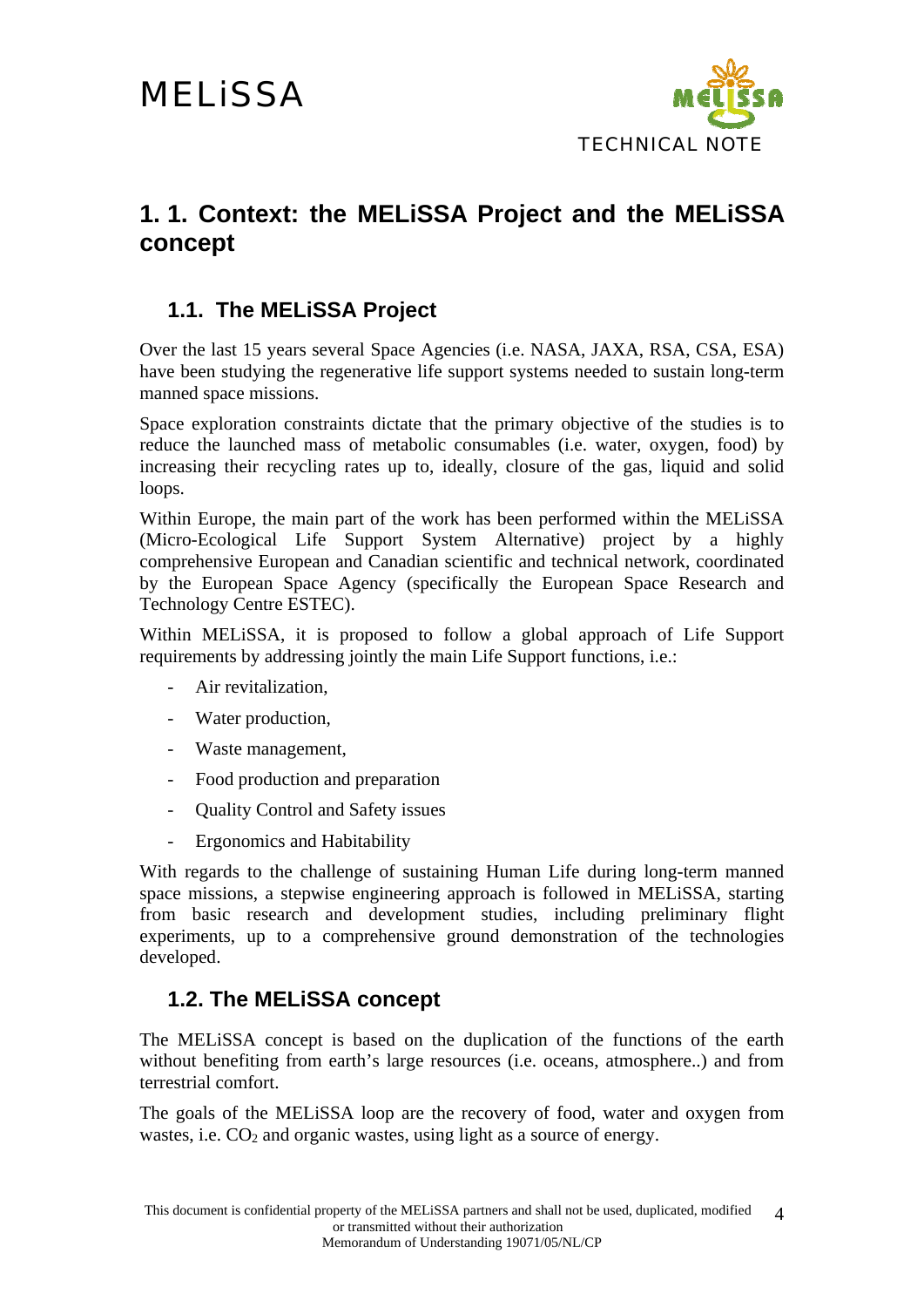

From the observation of a lake ecosystem (i.e. the identification of the elementary consumption, degradation and production functions composing this ecosystem), the MELiSSA loop is conceived as a closed regenerative system, based on five compartments duplicating the lake ecosystem's elementary functions (see below Figure 1, further information is available at http://www.estec.esa.int/ecls).



**Figure 1: MELiSSA Advanced Loop Concept** 

Each compartment has a given objective within the complete biotransformation and connections with other compartments.

The basics are the followings:

- In Compartment I, the different waste sources are degraded in an anaerobic thermophilic bioreactor. The wastes include non edible material from plants, excess bacterial material from other compartments, fecal material, etc. The degradation yields a range of volatile fatty acids (VFA) that are transferred in Compartment II.
- Compartment II is photobioreactor where the VFA produced by Compartment I are further converted, basically to  $CO<sub>2</sub>$ , by the photoheterotrophic growth of the bacteria *Rhodospirillum Rubrum*.
- Compartment III is responsible for the bioconversion of the nitrogen source, i.e. from ammonium  $NH_4^+$ , as produced in CI, into nitrate  $NO_3$ . Compartment III is a fixed-bed bioreactor, with a co-culture of *Nitrosomonas* and *Nitrobacter* bacteria immobilized onto a solid support (Biostyr beads).

This document is confidential property of the MELiSSA partners and shall not be used, duplicated, modified or transmitted without their authorization Memorandum of Understanding 19071/05/NL/CP 5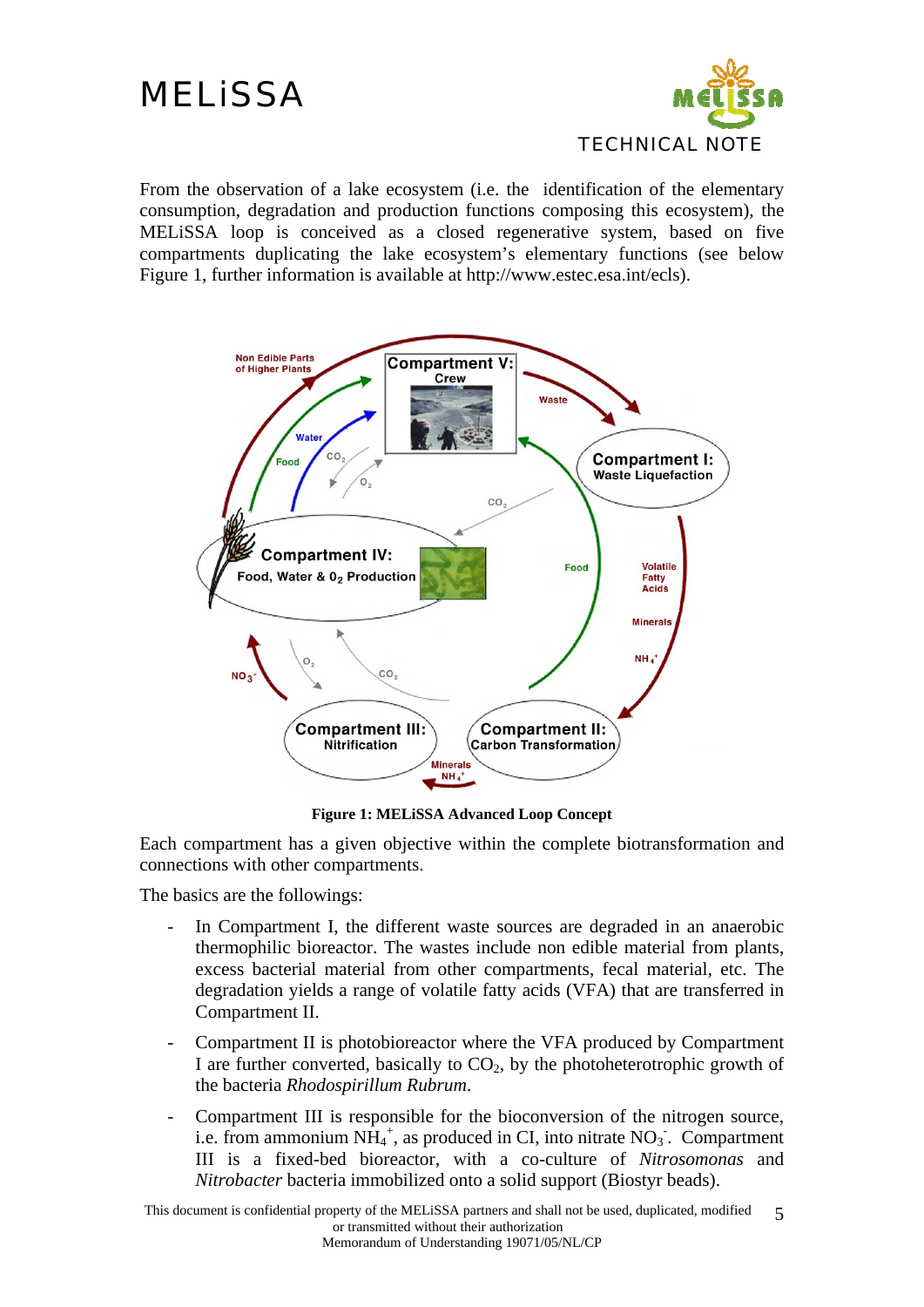

- The production compartments are Compartment IVa and IVb:
	- o Compartment IVa is devoted to the culture of the photoautotrophic cyano-bacteria *Arthrospira platensis* (*a.k.a. Spirulina platensis*), and is used mainly for the production of oxygen from  $CO<sub>2</sub>$ ,
	- o Compartment IVb is devoted to the culture of a number of selected higher plants (i.e. wheat, lettuce and beet), for the production of food and oxygen.
	- o These compartments are the closing steps for the loop, since they provide with the functions of atmospheric regeneration (converting the  $CO<sub>2</sub>$  generated by the crew and other bacterial compartments into  $O<sub>2</sub>$ ) and edible material generation. In addition, higher plants can also provide a way to biologically regenerate potable water through transpiration.
- Compartment V corresponds to the crew (i.e. consumer) compartment. For the first demonstration of the MELiSSA loop, it has been decided to work with laboratory animals.

The development of each individual compartment follows the same engineering logic:

- Technologies characterization in batch and continuous modes,
- Stoichiometry studies,
- Hydrodynamic characterization,
- Static Modeling,
- Dynamic Modeling,
- Control Model (for predictive control),
- Safety issues (chemical and microbiological),
- Maintenance and Dependability.

At the upper level of the complete loop (i.e. closed loop of interconnected compartments), a system approach is mandatory to achieve mass balance closure, a relevant safety of the complete system and its reliability for long term operation. This system approach is supported by a knowledge-based control leading to the development of a predictive control based management of the overall MELiSSA loop.

## **2. The MELiSSA Pilot Plant**

## **2.1. Overall presentation**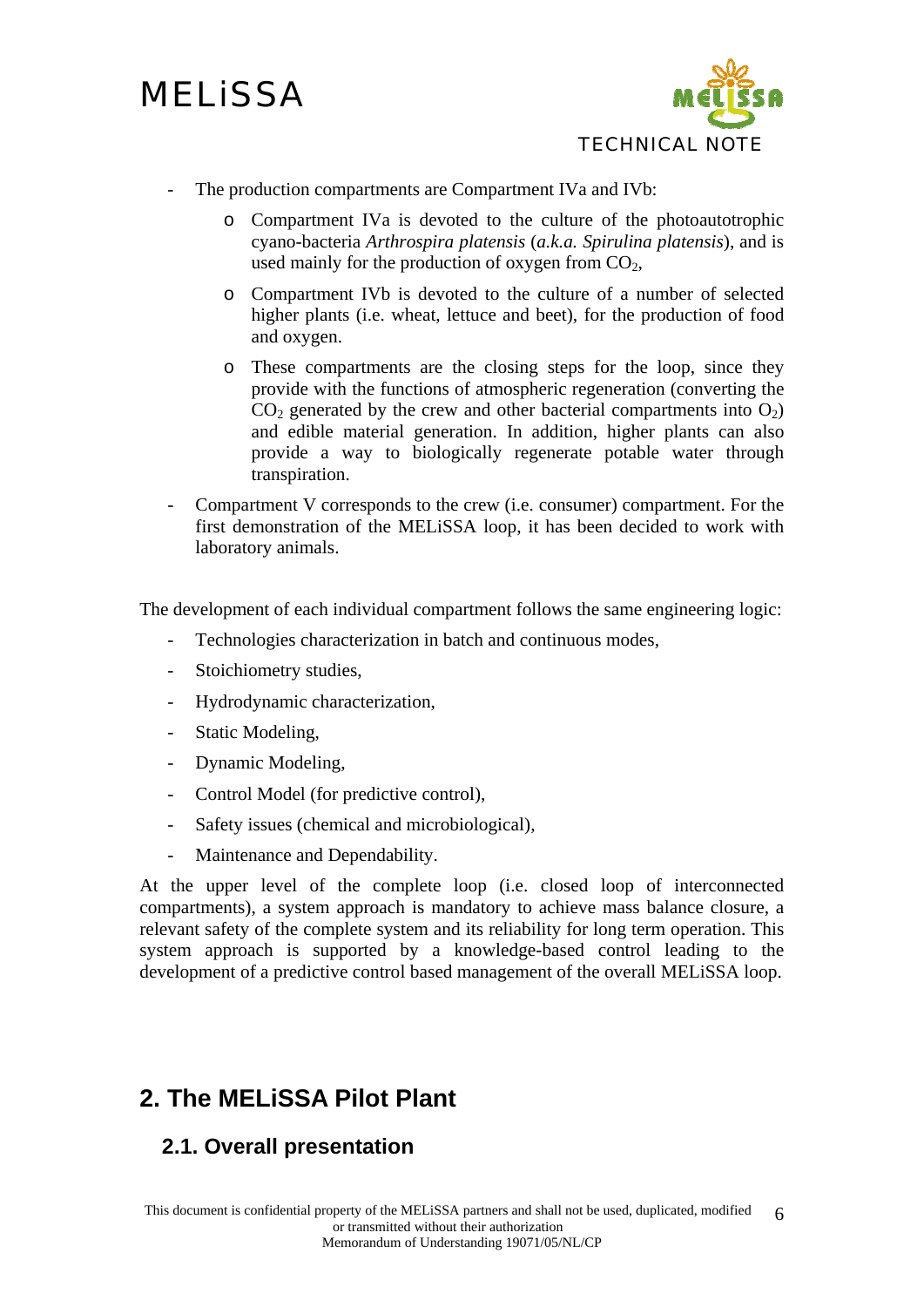

As expressed previously, the challenge of sustaining human life in frame of long-term missions is such that an extensive demonstration of MELiSSA on ground is a mandatory step in the process of its adaptation to space.

Owing to the state of the art at laboratory scale, the five MELiSSA compartments are progressively developed up to a pilot scale, according to a sizing scenario defined by the MELiSSA Consortium as representative of a full scale manned mission **(i.e. production of 1 eq-man oxygen, production of 20% of 1 eq-man daily diet)**.

The European Space Agency (ESA) has entrusted the implementation of the MELiSSA Pilot Plant to the Universitat Autonoma de Barcelona (UAB), with **the challenge to make it the primary European Facility for Life Support Ground-Demonstration.** 

The MELiSSA pilot compartments will be integrated (i.e. connection of the gas, solid and liquid phases) within the MELiSSA Pilot Plant, with **the ultimate objective of a long-term demonstration (i.e. around 3 years of continuous operation) of the MELiSSA loop (i.e. 5 compartments interconnected).** 

A new MELiSSA Pilot Plant facility has been built by the Universitat Autònoma de Barcelona., in the Departament d'Enginyeria Química, Escola Tècnica Superior d'Enginyeria (ETSE). This new facility of 214  $m^2$  will be devoted to the location of:

- compartments I, II, III and IVa, three Higher Plants Chambers composing CIVb, the animal compartment (i.e. CV),
- a human waste collection unit,
- a control room,
- Auxiliary equipments.

## **2.2. MELiSSA Pilot Plant: integration strategy**

The main goal of the MELiSSA Pilot Plant described in the previous section will be achieved once all the different compartments will be operated at is final scale, in continuous mode, fully connected, under the control system, for a long operation mode. To achieve it, an step-wise integration strategy will be defined.

The closure of the MELiSSA loop is envisaged using animals as a mock-up of the crew compartment. Indeed, this is a more realistic scenario to demonstrate and study the first closure of the loop, including the effect of perturbations. The number an type of animals to use will be defined in the corresponding study. Using animals instead of humans for this demonstration step also reduces in a great extent the feasibility of the experiments in terms of economical cost and associated safety measures.

In such scenario, the closure will be completed mainly at the level of the gas phase and water. The animal faeces and urine will not be used, that is, they will not be introduced as feed in any of the Compartments of the loop. In turn, and in order to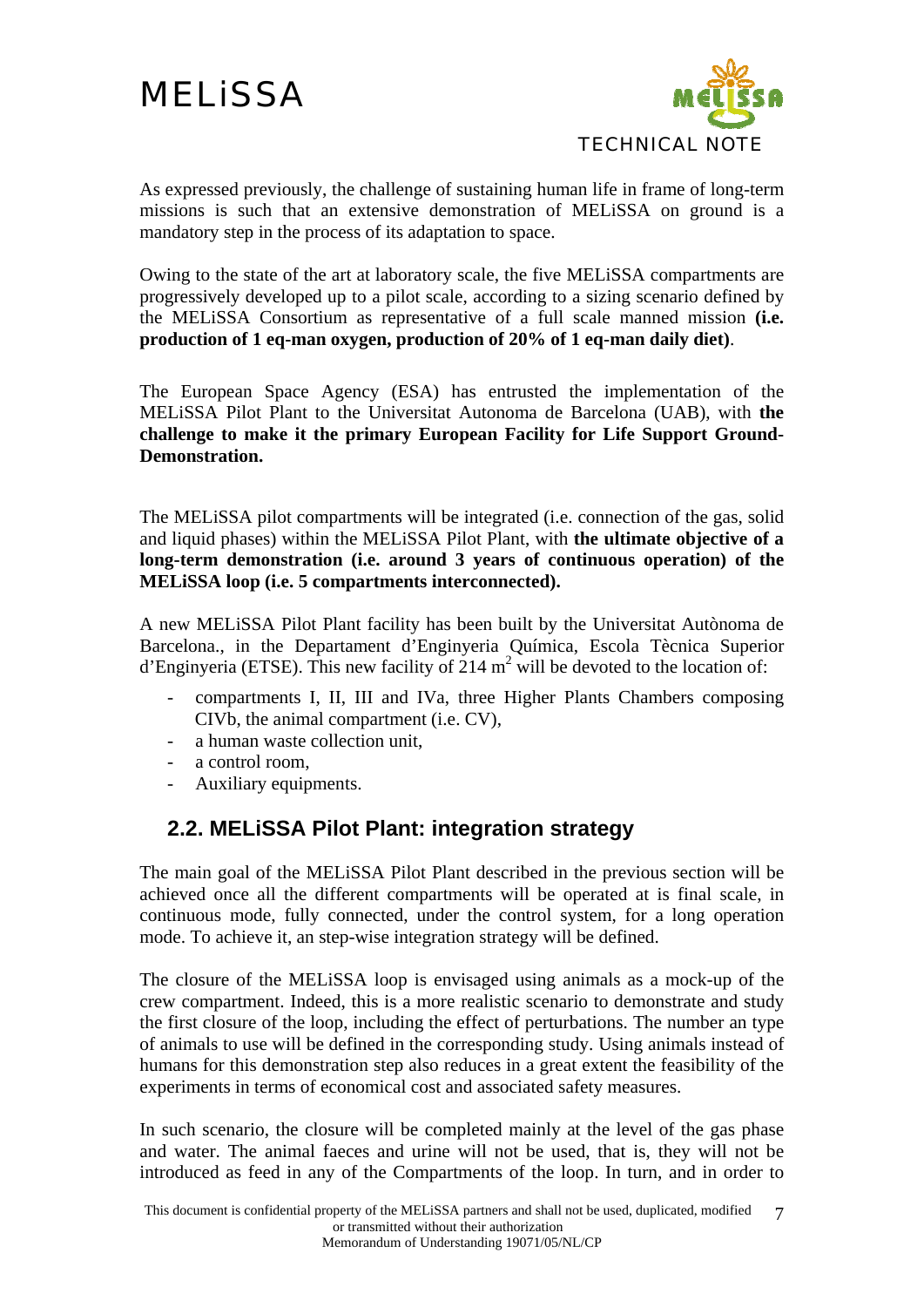

obtain more realistic data for the MELiSSA loop operation, human faeces and urine will be collected from a group of donors, and will be used as part of the feed material to the MELiSSA loop. In this way, the closure scenario proposed will be highly realistic, and the data obtained will enable to design future closure scenarios with humans.

### **The integration strategy** within the MELiSSA Pilot Plant will follow a **step-wise approach**:

- The first steps will focus on the continuous operation of the pilot scale compartments individually. These steps will be the opportunity of additional characterization and validation activities that cannot be performed at laboratory scale, due to the level of instrumentation or the size of the hardware. The knowledge gained will potentially engender future optimization both in terms of hardware, of mathematical models and of control.
- In parallel, studies will be performed to develop the interfaces that will be necessary between the compartments. (e.g. a waste collector to collect urine and faeces, a waste preparation unit, biomass harvesting systems…)
- Then, a progressive connection of the compartments will be performed up to the ultimate closure. This progressive connection concerns all three, i.e. solid, liquid, and gas phases. Delicate issues will have to be addressed, such as, among others:
	- o Prevention of any contamination of the compartments working under axenic conditions (i.e. pure mono- or multi- bacterial culture),
	- o Low range of flows to be carried from one compartment to another,
	- o flexibility of the design, to follow the evolution of the integration requirements and specifications
	- o operator safety and high quality control.

## **3. Scope of the study: Critical instrumentation and materials selection**

In the context described in the previous sections, all the aspects related to ensure the continuous operation of the different compartments of the MELiSSA Pilot Plant under proper monitoring and control are of high relevance. Among them it is very important:

- a) the selection of the most reliable **instrumentation**, especially for those variables considered critical
- b) the selection of **materials** that can guarantee their specifications and the axenicity of the process for a long-term continuous operation of the pilot plant.

The scope of this technical note is to specify the requirements concerning the specific design items, and the materials selections (instruments, piping, equipments, ..) **for compartments III and IV of the Melissa Pilot Plant**, taken here as a first study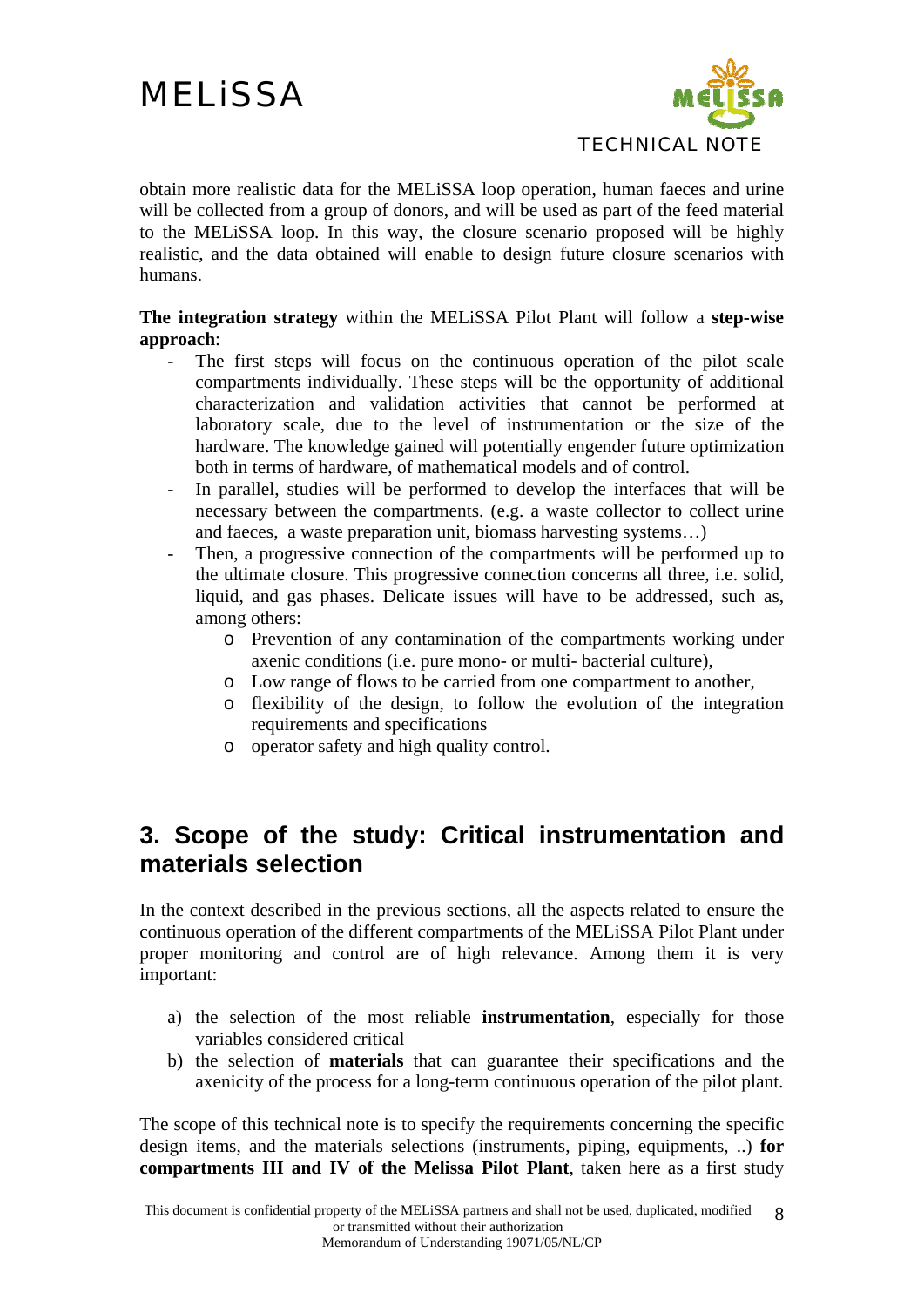

case, then to be generalized to the rest of the MELiSSA Pilot Plant. Due to the high degree of control required in the operation of these compartments, the selection of the materials of the plant, and the main instrumentation, are considered as critical in order to guarantee the axenicity of the bioreactors.

In addition, one related interest of the current study is that it will provide inputs for the generation of a list of harmonized hardware for the MELiSSA Pilot Plant. Indeed, the study is proposing a limited number of selected instrumentation for a given measurement, with the aim that the MELiSSA Pilot Plant will take those selected instruments as a reference in other studies. In this way, it is the intention that the MPP will have a more efficient operation in terms of functioning, service, maintenance and supply of the most important instrumentation. It should be mentioned here that the specific selected suppliers identified in this work are potential suppliers, recommended in first option as compiling with the required performance. A reduced number of suppliers is selected for each measurement, but certainly other possibilities could also be explored in case that the final technological and economical offers from the suppliers were not fully satisfactory for the optimal deployment of the MPP. The suppliers selection has been made on the basis of existing equipment and instrumentation and the experience provided by its use in several applications in the field of industrial fermentation processes, with high requirements of axenicity and long term operation.

## **4. Description of Compartments III and IVa and proposed instrumentation priority**

The level of criticity of a given measurement is indeed related to the conditions required for the operation of the process at its optimal conditions. For this, the main characteristics of Compartment III and Compartment Iva are provided bellow:

**Compartment III,** as mentioned in the introduction, is devoted to the nitrification step within the loop. Nitrifying bacteria are required in a life support system to carry out the oxidation of ammonium to nitrate. In the MELISSA loop, nitrification is carried out in an up flow co current packed bed reactor where the two selected strains, *Nitrosomonas europaea* (ATCC 19718) and *Nitrobacter winogradskyi* (ATCC 25391), are immobilized on polymeric (expanded polystyrene substratum (Biostyr®) which has an average diameter of 4.1mm. In order to avoid inhibition by light, the fixed bed is protected with thin foil. The scheme of Compartment III and a picture during its operation can be observed in Figure 1, and further details on the design of this reactor can be found in Pérez *et al.* 2004.

The operating conditions in the reactor were as follows: pH 8.1, magnetic stirring at the bottom at 400 rpm and temperature controlled at  $28.0 \pm 0.1$  °C. The gas phase is introduced from the reactor bottom, as mixture of oxygen, nitrogen and  $CO<sub>2</sub>$ controlled by the control system to maintain a dissolved oxygen set point of 80%. Dissolved oxygen in the culture medium, pH and temperature were measured by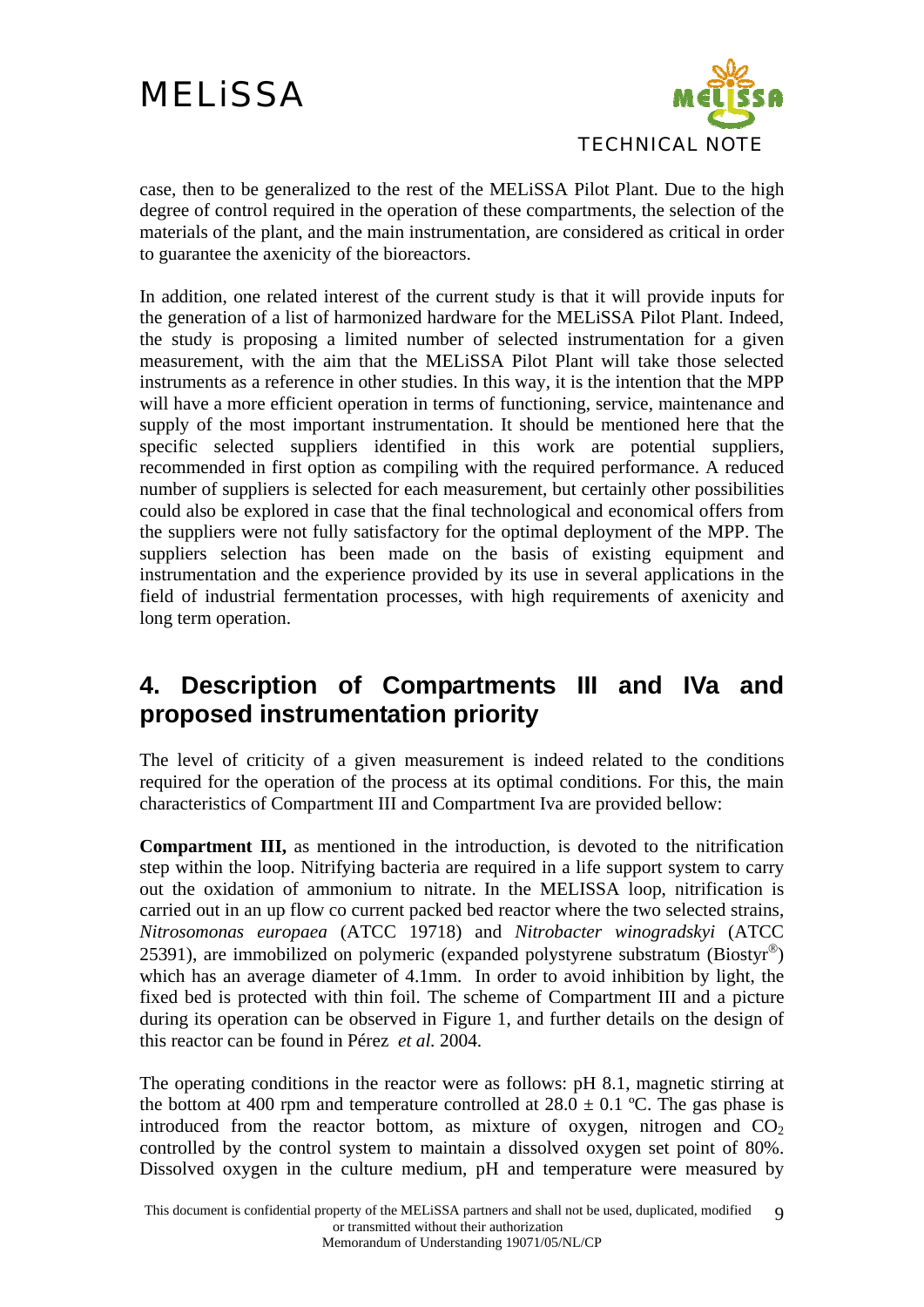

means of two on-line probes located at the top and at the bottom of the reactor, whose measurements were weighed by the control system. Dissolved oxygen concentration was controlled by adding pure oxygen or nitrogen to the input gas, a solution of  $Na<sub>2</sub>CO<sub>3</sub>$  was used to increase pH when necessary, and  $CO<sub>2</sub>$  was added when pH needed to be decreased.

**Compartment IVa**, as described in the introduction, is one of the photosynthetic elements of the MELiSSA Pilot Plant, devoted to the culture of *Arthrospira platensis* (*a.k.a. Spirulina platensis*). This cyanobacteria regenerates  $CO<sub>2</sub>$  into  $O<sub>2</sub>$  within the loop, and additionally it will partially be used for food provision, due to its edible nature. The pilot scale reactor for compartment IVa is a continuous external loop gaslift photobioreactor (Bioengineering AG, Wald, Switzerland), with external illumination that can be regulated in intensity through the control system. The illuminated parts of the reactor consist of two cylindrical 15 cm diameter sections and 1.5 m height, serving as riser and downcomer for the liquid circulation in the gas-lift reactor. For safety aspects, the columns are manufactured on polyamide foil. These columns are connected in the upper and lower parts by curved stainless-steel parts, supporting the instrumentation and external jackets for water circulation for temperature control. Illumination is provided by a total of 350 externally mounted halogen lamps (Sylvania, BAB 12V 20 W, Belgium). The reactor has a total volume of 77 l, and an illuminated volume of 55 litres, therefore the illuminated to total volume ratio of this reactor is 0.71. pH is controlled at 9.6 by means of  $CO<sub>2</sub>$  addition. Temperature is regulated at 36 °C by means of temperature- controlled water circulation in the external reactor jackets.

Figure 2 and Figure 3 bellow provide more details one the characteristics of the hardware for Compartments III and Iva in the MELiSSA Pilot Plant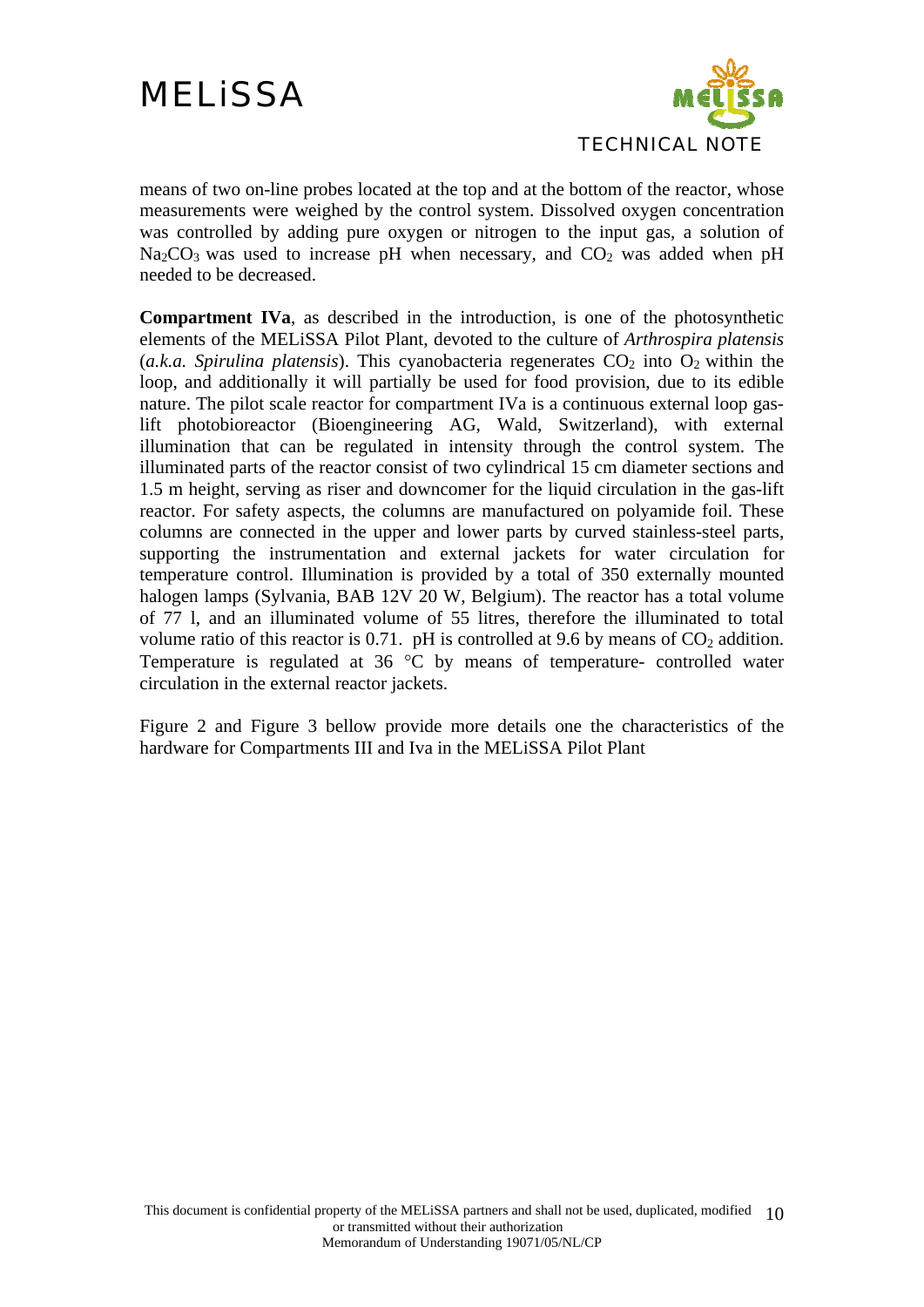



**Figure 2: : Schematic view of compartment III. General scheme of the nitrifying bioreactor (left) and picture (right). (1) Packed-bed section with immobilized culture, (2) bottom section for aeration, liquid distribution and instrumentation, (3) top section for gas disengagement, (4) gas sparger, (5) gas exit condenser, (6) gas loop, connected to oxygen/nitrogen regulated supply to control dissolved oxygen, (7) liquid feed, (8) liquid recirculation, (9) liquid outlet, (10) acid addition, (11) base addition, (12) temperature probes, (13) dissolved oxygen probes, (14) pH probes, (15) cooling system, (16) heating system, (17) sampling device.**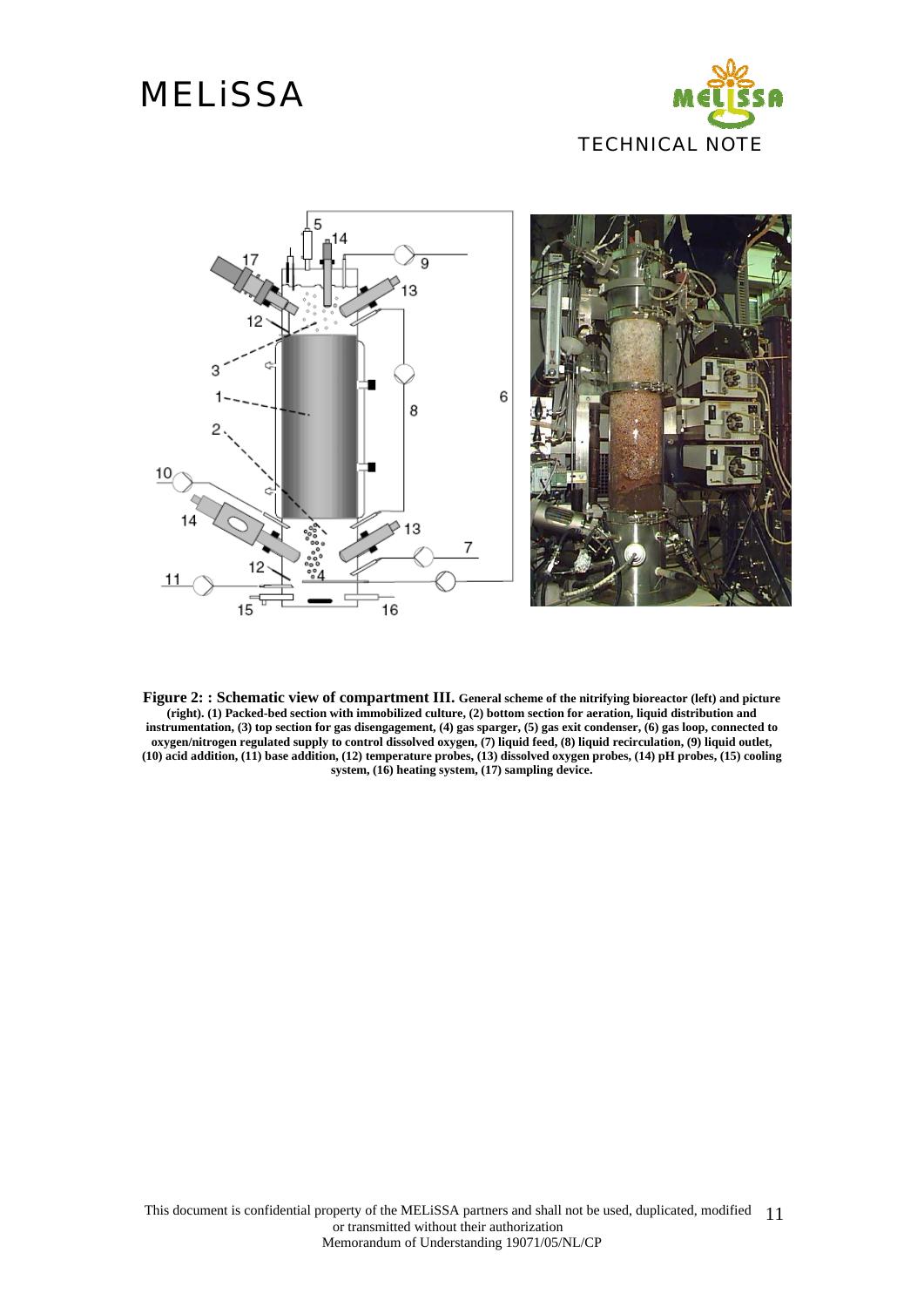# **MELISSA**





**Figure 3: Schematic view of compartment IVa. General scheme of Compartment Iva (left) and picture (right). 1, transparent cylindrical parts (illuminated section) : riser (right column and downcomer (left column), 2, stainless steel connection parts , 3, gas-liquid separator, 4, external cooling jackets, 5, liquid medium inlet, 6, liquid outlet, 7, gas inlet through sparger, 8, gas outlet, 9, condenser, 10, halogen lamps.** 

**Priority of measurements** should be then established taking into account the described characteristics, and the experience already gained in the previous period of operation of those compartments in the MELiSSA Pilot Plant. In this study, the following logic has been applied:

#### **Compartment III priority criteria:**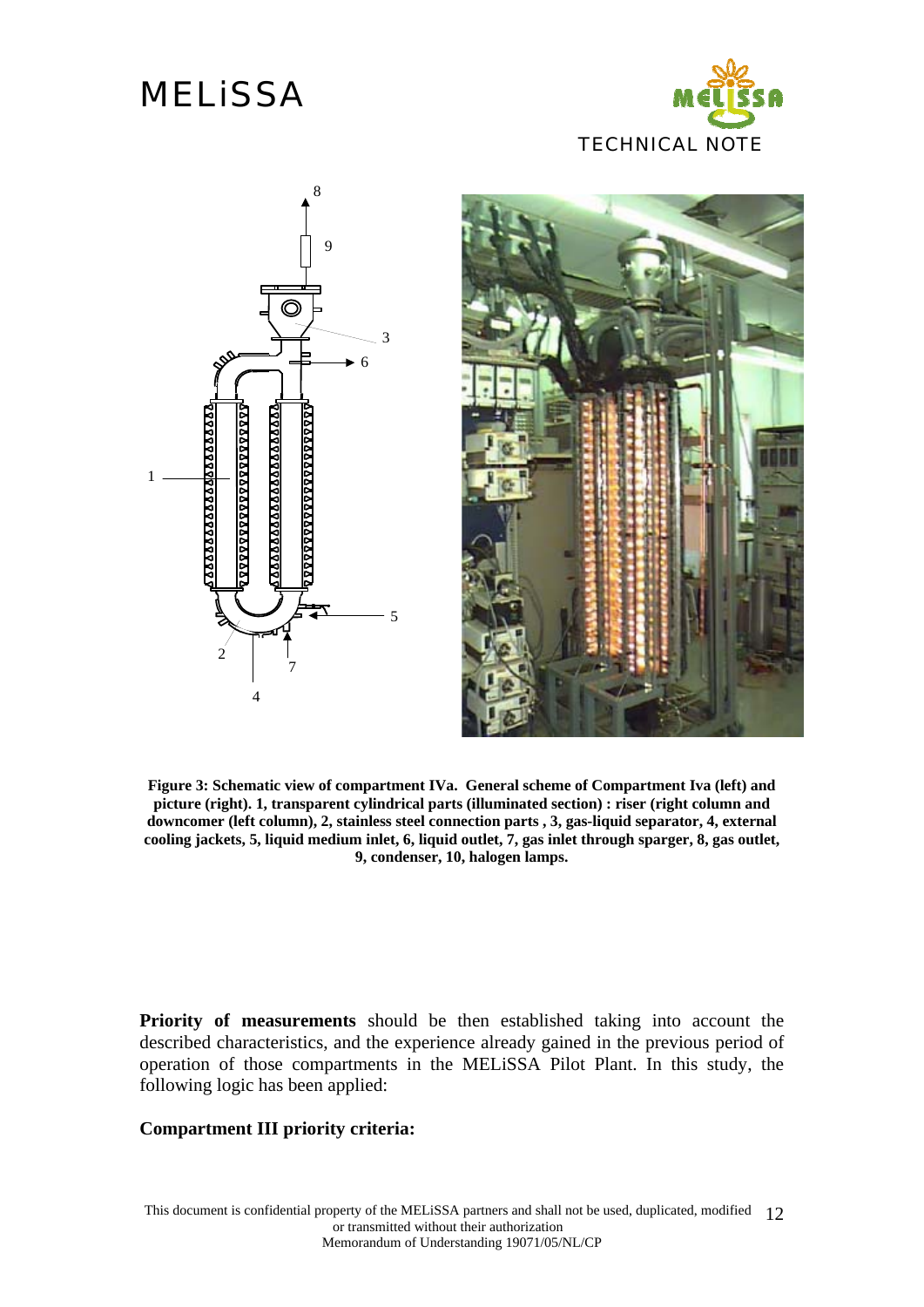

pH and Oxygen concentration, in this order, are key variables to maintain, in order to obtain the desired nitrification. Due to the high sensitive of cell metabolism to these two variables, they have received the highest level of priority. If pH and Oxygen level are not measured correctly, this will affect directly cell viability, will cause partial nitrification, and will have other adverse consequences, leading to the collapse of the Compartment.

Level, gas flow-rate and pressure are the second block of measurements in priority, this being related to the maintenance of proper hydrodynamic condition in the reactor, ensuring the required liquid and gas flow-rates. Disturbances in these measurements will cause undesired changes in the efficiency of the bioreactor operation, lower conversion rates, potential clogging effects, etc. In addition, the bioreactor hydrodynamics is directly linked to the gas-liquid transport capacity, and therefore to the aeration capacity of the reactor. This means that a poor aeration rate would ultimately affect the Oxygen concentration, that is critical, as previously mentioned.

Finally, a third block with low priority is given to those measurements that are either very robust (Temperature) or that are basically for on-line measurement of variables, but not directly operational process conditions of the reactor, such as the Ammonium and Nitrate content. Although very important to know how the reactor is operating, the low priority in the scope of this study is given on the criteria that a failure in those measurements does not collapse directly the bioreactor operation. It should also be mentioned here that a nitrite on-line measurement system is also under study, to be incorporated to Compartment III operation.

| Variable             | Priority | (control/indication) |
|----------------------|----------|----------------------|
| pH                   | 10       | Control              |
| Oxygen               |          | Control              |
| Level                |          | Control              |
| <b>Gas flow-rate</b> |          | Indication           |
| Pressure             |          | Control              |
| Temperature          |          | Control              |
| Nitrate content      |          | Indication           |
| Ammonium content     |          | Indication           |

Table 1: Compartment III variables priority

#### **Compartment IVa priority criteria:**

Reactor pressure has in this case received the highest score in terms of priority, due to the nature of the Bioreactor material. Indeed, the transparent cylindrical columns of Compartment IVa hardware were built on polyamide foil, which is a flexible material. This was considered an important design criterion by the manufacturer, in order to avoid potential breaking of other more typical materials, such as glass, during the sterilisation process. However, this selection has as a drawback than if the bioreactor pressure is increased, the flexible foil material will first expand to certain extend, and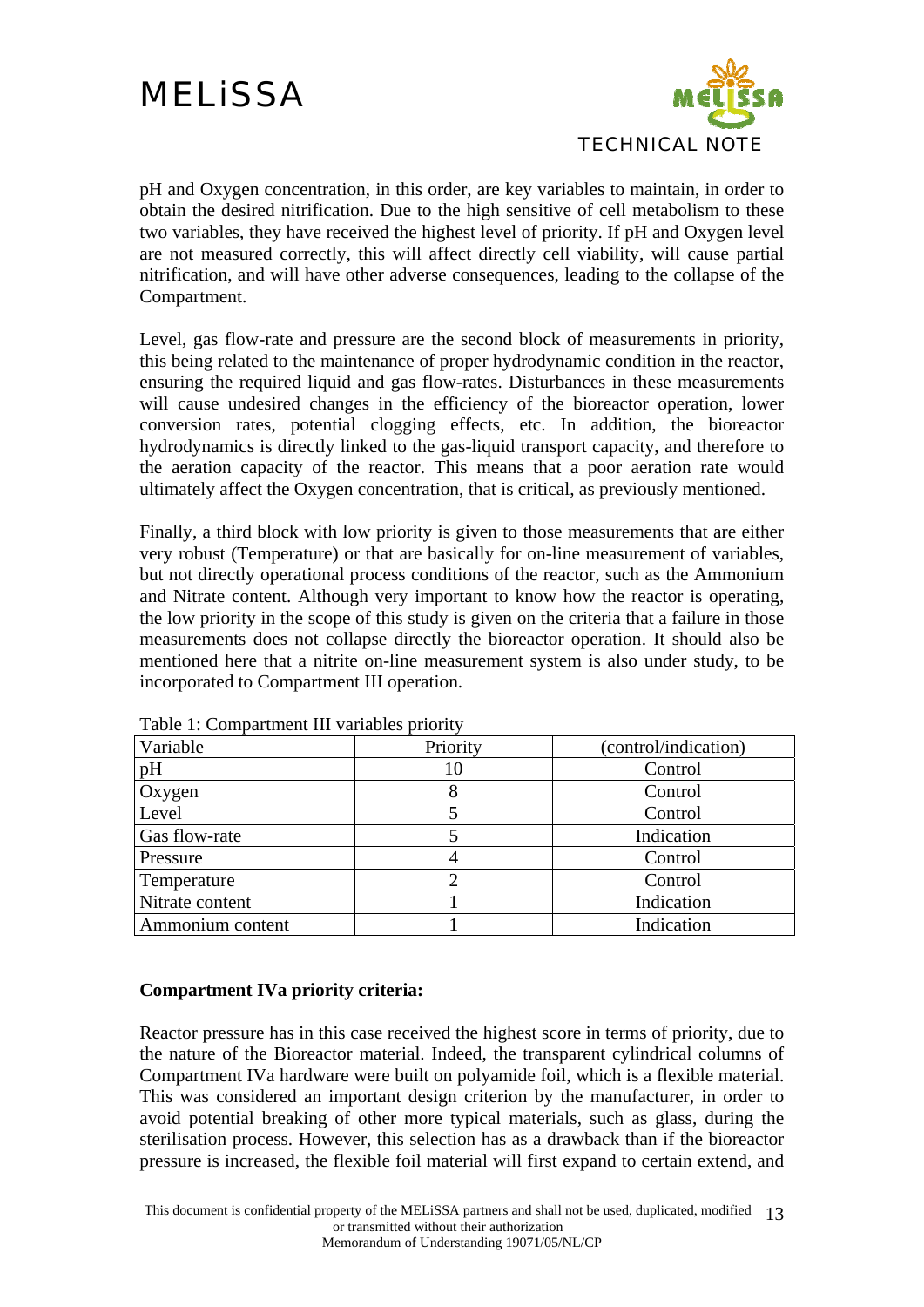

finally break, with the irreversible collapse of the operation. For this reason, reactor pressure is scored at the highest priority level, as it has to be very fine-tune controlled.

A second group of variables has received also a high priority score: pH,  $CO<sub>2</sub>$  gas flow, total gas flow-rate, light intensity and biomass concentration. All of them are basic parameters that need to be very well controlled to maintain the bioreactor operation at a desired condition. pH is relevant due to the high pH value need for *Arthrospira platensis*.  $CO<sub>2</sub>$  gas flow is critical, since it will adjust the feeding requirements for the cells. Total gas flow-rate is very important because in a gas-lift reactor it dictates a high percentage of the reactor hydrodynamics, including mixing and gas-liquid transfer rates, that in tern dictate how  $CO<sub>2</sub>$  is transported from the gas to the liquid phase, and vice versa for  $O_2$ . Light intensity control is critical in any photobioreactor, since this is the main source of energy for the photosynthetic metabolism of the cells. Finally, Biomass determination has also been considered within this group, since the control of the operation of the reactor is based on this measurement, an error in it will affect the optimal operation of the compartment, and introduce instability. After fixing the error, the normal operation at optimal conditions should be restored

A third group of variables has received a medium priority score. Still important variables, it is considered that a failure in their measurement would not directly have an irreversible effect on the bioreactor operation, or they are considered robust measurements. Among them are liquid flow-rate and liquid level in the reactor. In the case of temperature, it is indeed important to be maintained at the bioreactor set point, but certainly its measurement is one of the most robust ones, so has been considered within this intermediate priority level. Foam detection is also important to follow-up in this reactor, mainly because excessive foaming in the headspace area would contribute to a potential clogging of the gas outlet filters and therefore increase the pressure in the bioreactor.

Finally, a fourth group of variables is scored with the lowest priority level: dissolved  $O_2$  concentration, and % of  $CO_2$  and  $O_2$  in the gas phase. In the same approximation followed for compartment III, it is considered that this measurements are important to follow-up bioreactor operation, but they are not critical in the sense that their failure would have immediate consequences and affect bioreactor operation.

| Variable               | Priority | (control/indication) |
|------------------------|----------|----------------------|
| Reactor pressure       | 10       | Control              |
| pH                     |          | Control              |
| $CO2$ gas-flow         |          | Control              |
| Total gas flow-rate    |          | Control              |
| <b>Light intensity</b> |          | Control              |
| <b>Biomass</b>         |          | Control              |
| Liquid flow-rate       |          | Control              |
| Temperature            |          | Control              |

Table 2: Compartment IVa variables priority

This document is confidential property of the MELISSA partners and shall not be used, duplicated, modified 14 or transmitted without their authorization Memorandum of Understanding 19071/05/NL/CP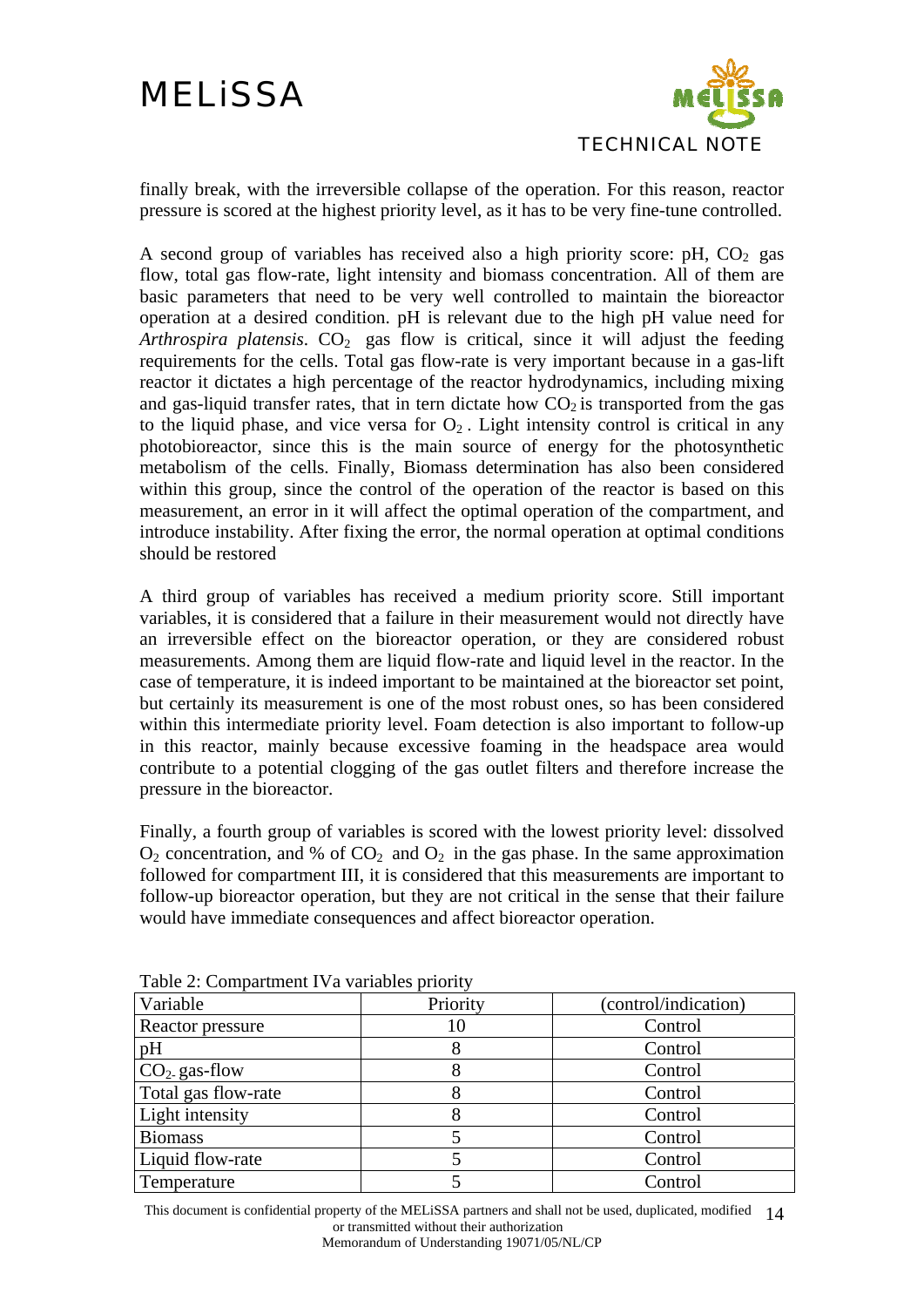

| Level          | Control    |
|----------------|------------|
| Foam detection | Indication |
| Dissolved $O2$ | Indication |
| $CO2$ %        | Indication |
| $O_2$ -%       | Indication |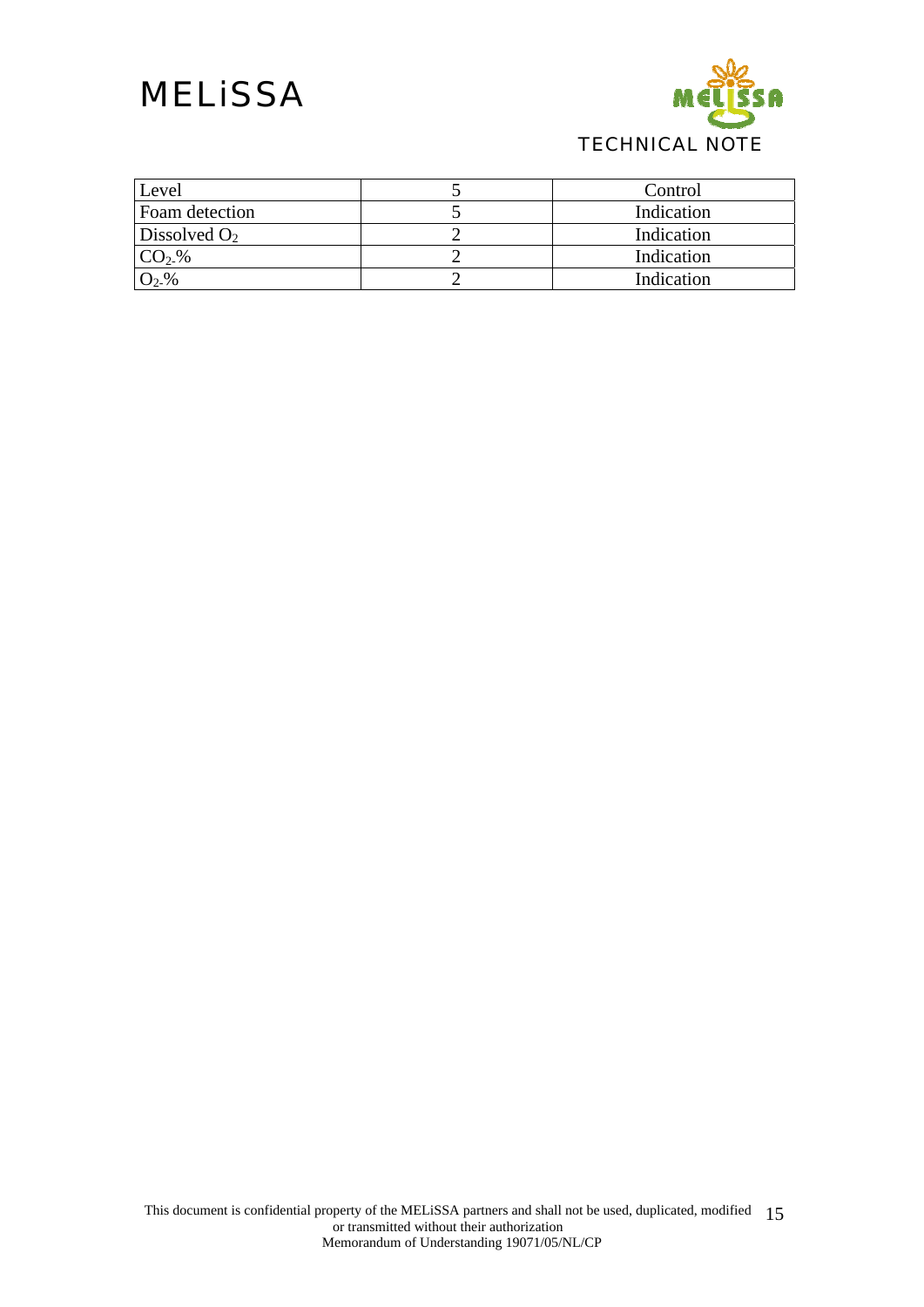

## **5. MATERIAL COMPARTMENT ANALYSIS**

### **5.1. Instrumentation**

### **5.1.1. Biomass measurement**

• **Measuring principle**

On-line monitoring of viable cells concentrations can be made, mainly, following two different technologies:

- optical density
- capacitance

*Optical density technology*: Depending of the optical path, two different categories can be established:

- Fixed optical path length where biomass concentration is measured as a function of near infrared absorption.

- Backscattered light where biomass concentration is measured as a function of near infrared reflectance.

*Capacitance technology*: Cells with intact plasma membranes behave as tiny capacitors under the influence of an electric field. The resulting capacitance, can be measured and accurately correlated to biomass concentration.

• **Process requirements** (Compartment IVa: priority 8)

Biomass concentration instruments must fulfil the following process requirements:

- Sensors must be installed in retractable housings, when possible
- Sensors must be sterilizable without process interruption

- Process connection must be biosafe in terms of protecting the axenicity of the process, and also in terms of avoiding the direct contact of the operator with the biological material of the sample.

Due to process priority we consider biomass concentration measurement should be redundant.

### • **Selected suppliers**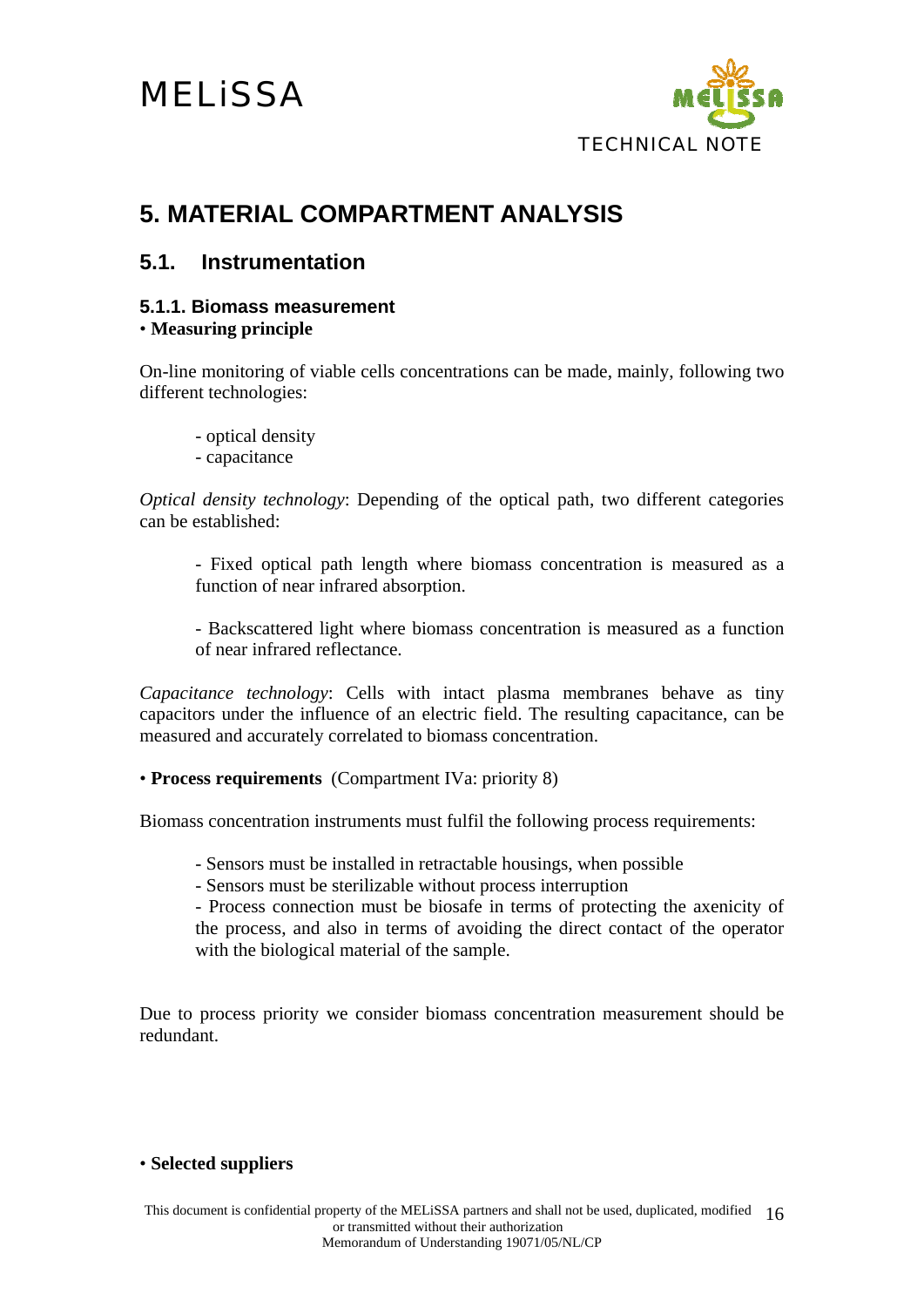

**(1) METLER TOLEDO**: Sensor InPro 8000 series, Housing InTrac 799e, Transmitter Trb 8300

- Technology: optical, backscattered light
- Sterilizable retractable housing
- Sensor suitable for CIP / SIP
- Wide linear measuring range
- Compact design due to use of fibre optic technology
- FDA conformity
- Recommended process connection: weld-in socket DN25

#### **(2) OPTEK**: Sensors ASD19-N, ASD25-BT-N, AS16-N

- Technology: optical, NIR absorption probe
- Sensor suitable for CIP / SIP
- Direct measurement
- Sapphire optical window with no seals, gaps or crevices
- Path length optimized for cells and extremely dense bacterial cultures
- Hybrid LED light source provided superior stability without replacement
- Wetted parts with surface electropolished Ra<0.4
- 3-5 year lamp-life, replaced without removing probe from fermentor
- FDA conformity
- No retractable housing.

#### **(3) ABER INSTRUMENTS**: 12 mm probe, biomass monitor 220

- Technology: capacitance
- Suitable for CIP / SIP
- Flush electrodes with no sharp or protruding surfaces
- Measures capacitance in all conductivity ranges
- System is insensitive to cells with leaky membranes, gas bubbles and cell debris
- High biomass concentrations can be measured
- FDA conformity
- No retractable housing

### **5.1.2. pH measurement**

• **Process requirements** (Compartment III: priority 10 / compartment IVa: priority 8)

pH instruments must fulfil the following process requirements:

- Sensors must be installed in retractable housings
- Sensors must be sterilizable without process interruption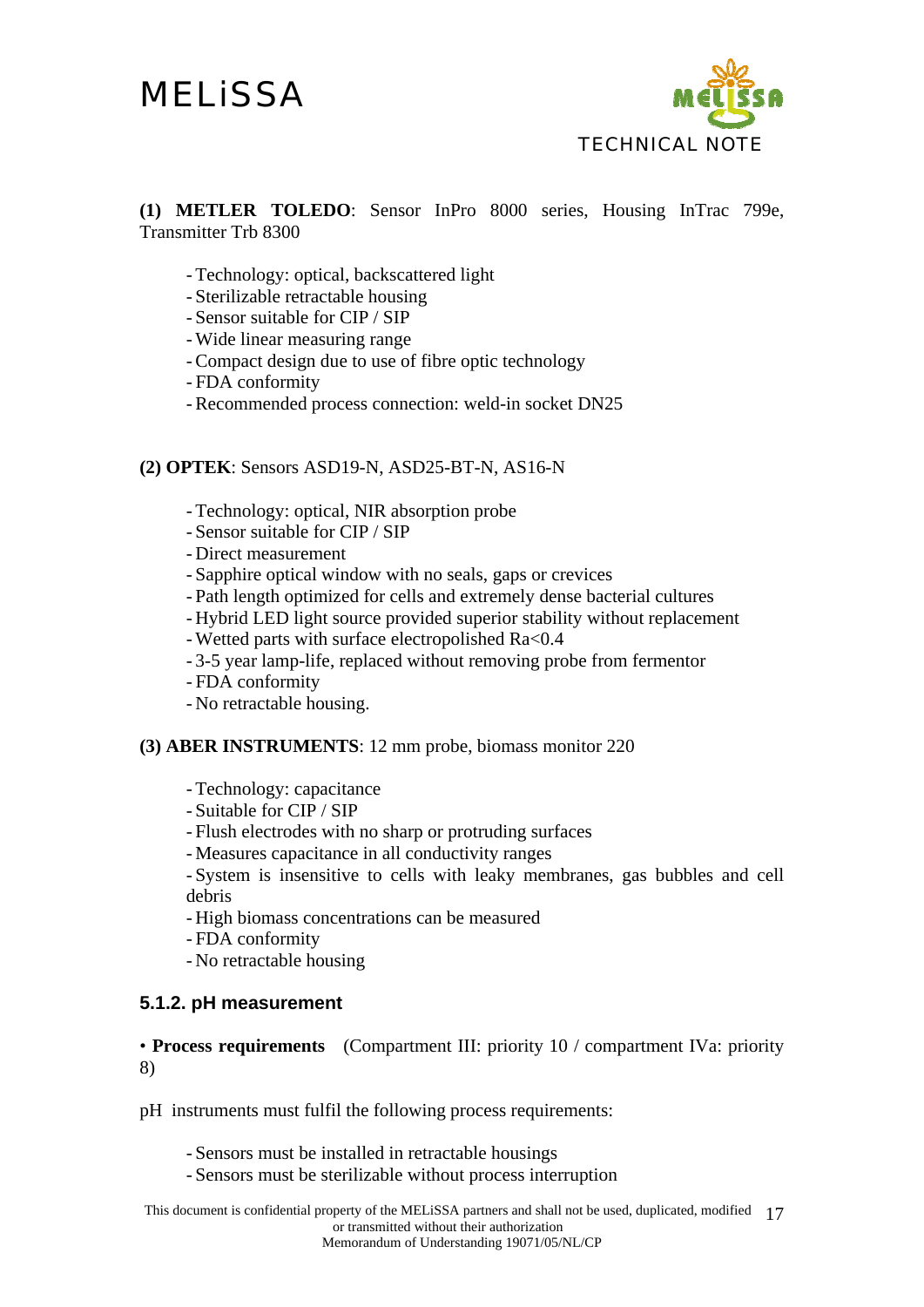

- Process connection must be biosafe in terms of protecting the axenicity of the process

Due to process priority we consider pH measurement should be redundant in both compartments.

#### • **Selected suppliers**

**(1) METLER TOLEDO**: Sensor InPro 3250 series, Housing InTrac 797e, Transmitter M700S

- Sterilizable retractable housing
- Low maintenance electrodes
- Pre-pressurized liquid electrolyte
- Electrodes suitable for CIP / SIP
- Built-in temperature sensor
- Biocompatibility and EHEDG certificate
- Constant self-cleaning action at the diaphragm
- Sensors with ISM technology (Intelligent sensor management)
- Double channel transmitter (pH/pH, DO/DO, pH/DO)
- Recommended process connection: weld-in socket DN25

**(2) ENDRESS HAUSER**: Sensor Orbisint CPS71D, Housing InFit H CPA475, Liquisys M CPM253

- Sterilizable retractable housing

- Long-term stable electrode with double junction reference system
- Pressurized reference system specially design for fermentation process
- Integrated bridge electrolyte
- Electrodes suitable for CIP / SIP
- Built-in temperature sensor
- Biocompatibility certificate

- Sensors with Memosens technology (Digital data transmission, predictive maintenance,…)

- Contact less inductive signal transmission (Memosens technology)

- Recommended process connection: weld-in socket DN25

### **5.1.3. DO (dissolved oxygen) measurement**

• **Process requirements** (Compartment III: priority 8 / compartment IVa: priority 2)

DO instruments must fulfil the following process requirements: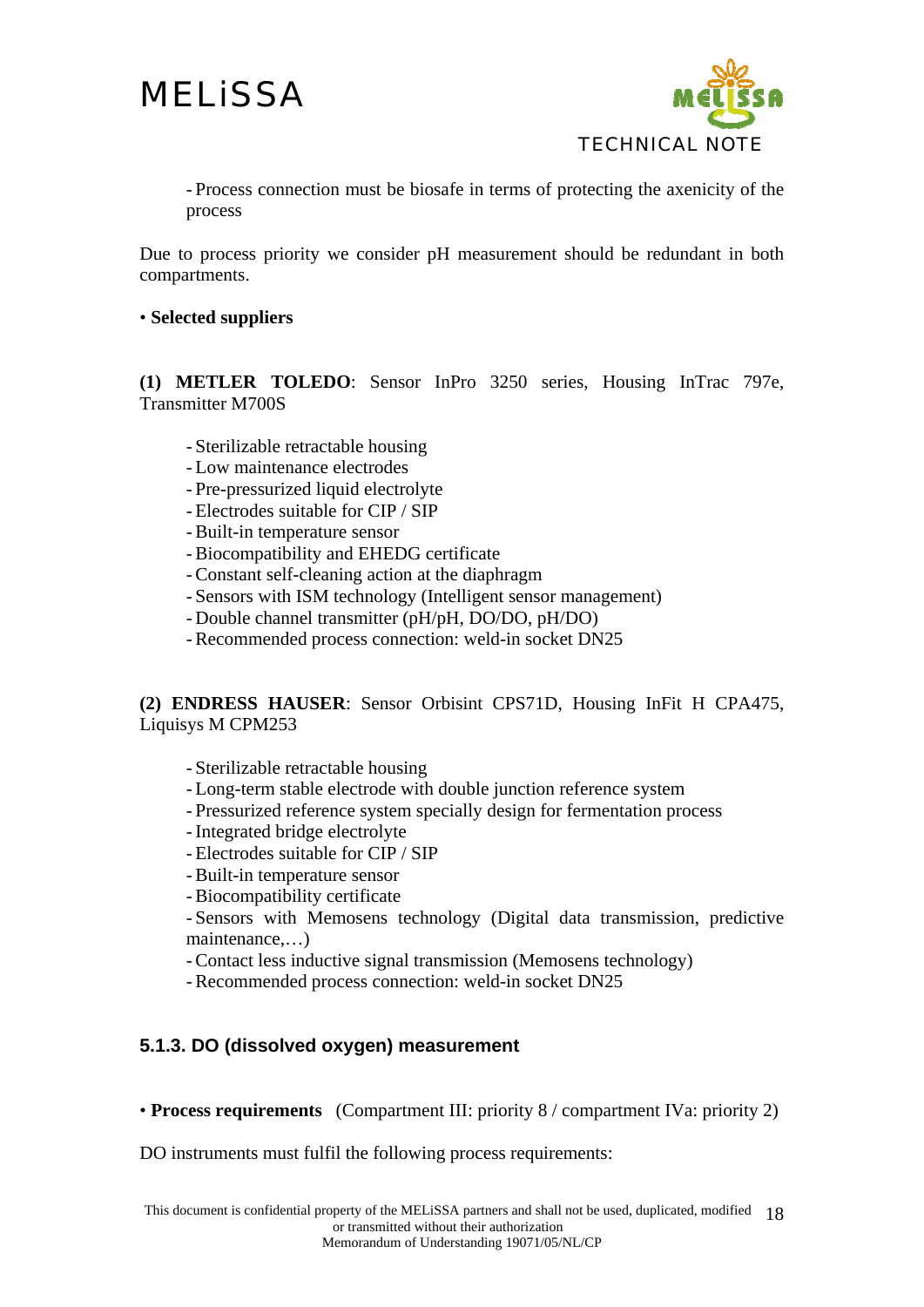

- Sensors must be installed in retractable housings
- Sensors must be sterilizable without process interruption
- Process connection must be hygienic

Due to process priority we consider DO measurement should be redundant in compartment III.

#### • **Selected suppliers**

**(1) METLER TOLEDO**: Sensor InPro 6800/6900, Housing InTrac 797e, Transmitter M700S

- Sterilizable retractable housing
- Compatible with pH assemblies
- Extremely low detection limit (1 ppb)
- Durable and rugged sensor
- Sensor suitable for CIP / SIP
- Built-in temperature sensor
- EHEDG certificate and 3A compliant
- Quick disconnect system, easy-to-replace membrane body
- Double channel transmitter (pH/pH, DO/DO, pH/DO)
- Recommended process connection: weld-in socket DN25

**(2) ENDRESS HAUSER**: Sensor Oxymax H COS21, Housing InFit H CPA475, Liquisys M CPM253

- Sterilizable retractable housing
- Long-term stable sensor
- Short response time
- Wide measuring range (0.01…20mg/l)
- Electrodes suitable for CIP / SIP
- Built-in temperature sensor
- Compatible with all pH assemblies
- Recommended process connection: weld-in socket DN25

#### **5.1.4. Level measurement**

Regarding the level measurement we should distinguish between detection of level and continuous measurement of level. For continuous level measurement several instruments following different technologies (hydrostatics, radiometrics, ultrasonics, buoyancy, capacitance,…) can be found on the market, but we consider hydrostatics technology is the more suitable one, since it fits process and installation requirements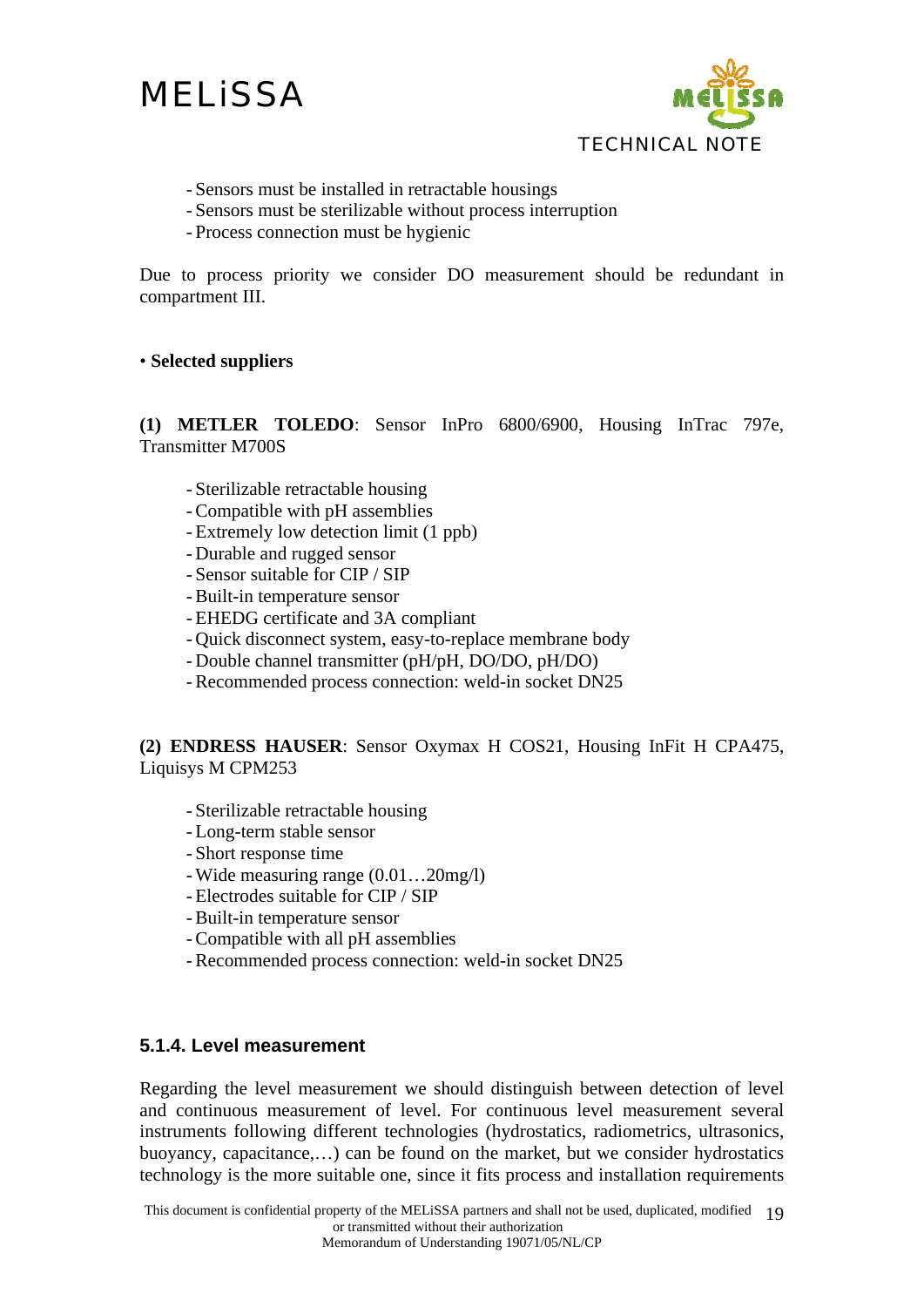

for this application. In pressurized vessels, to calculate hydrostatic pressure, it would be necessary to have either two pressure transmitters (hydrostatic and head pressure) or one differential pressure transmitter with two remote capillary connections.

For level detection we also can find several products following different technologies. In this case we selected different technologies depending on the product to be measured:

- Liquids: vibration limit switch

- Foams: capacitance or impedance limit switch

• **Process requirements** (Compartment III: priority 5 / Compartment IVa: priority 5)

Level instruments must fulfil the following process requirements:

- Process connection must be hygienic

- Sensors must be suitable for cleaning in place (CIP) and sterilization in place (SIP)

- Measuring range suitable for the application

#### • **Selected supplier for continuous level**

### **(1) ENDRESS HAUSER**: Deltapilot DB50 S

- Technology: hydrostatic pressure

- Measured variable: continuous level
- Watertight, condensation-free with long-term stability

- Continuous temperature compensation of fill liquid ensure accurate measurement under changing process conditions and reduce downtime after SIP/CIP cleaning processes

- Suitable for SIP/CIP
- Flush-mounted process connections acc. 3A sanitary standards
- EHEDG certification
- Measuring cell ranges suitable for the application (100mbar or 400mbar)
- Recommended process connection:

- Flush-mounted: universal mounting adapter with welded spud (1  $\frac{1}{2}$ ")

- Others: Sanitary dairy coupling DIN 11851 (DN40)

#### **(2) ENDRESS HAUSER: DELTABAR S FMD78**

- High reference accuracy: up to 0.075% of measured range

- Turndown 100:1

- Suitable process ranges: 100 mbar, 500 mbar

- Recommended process connection: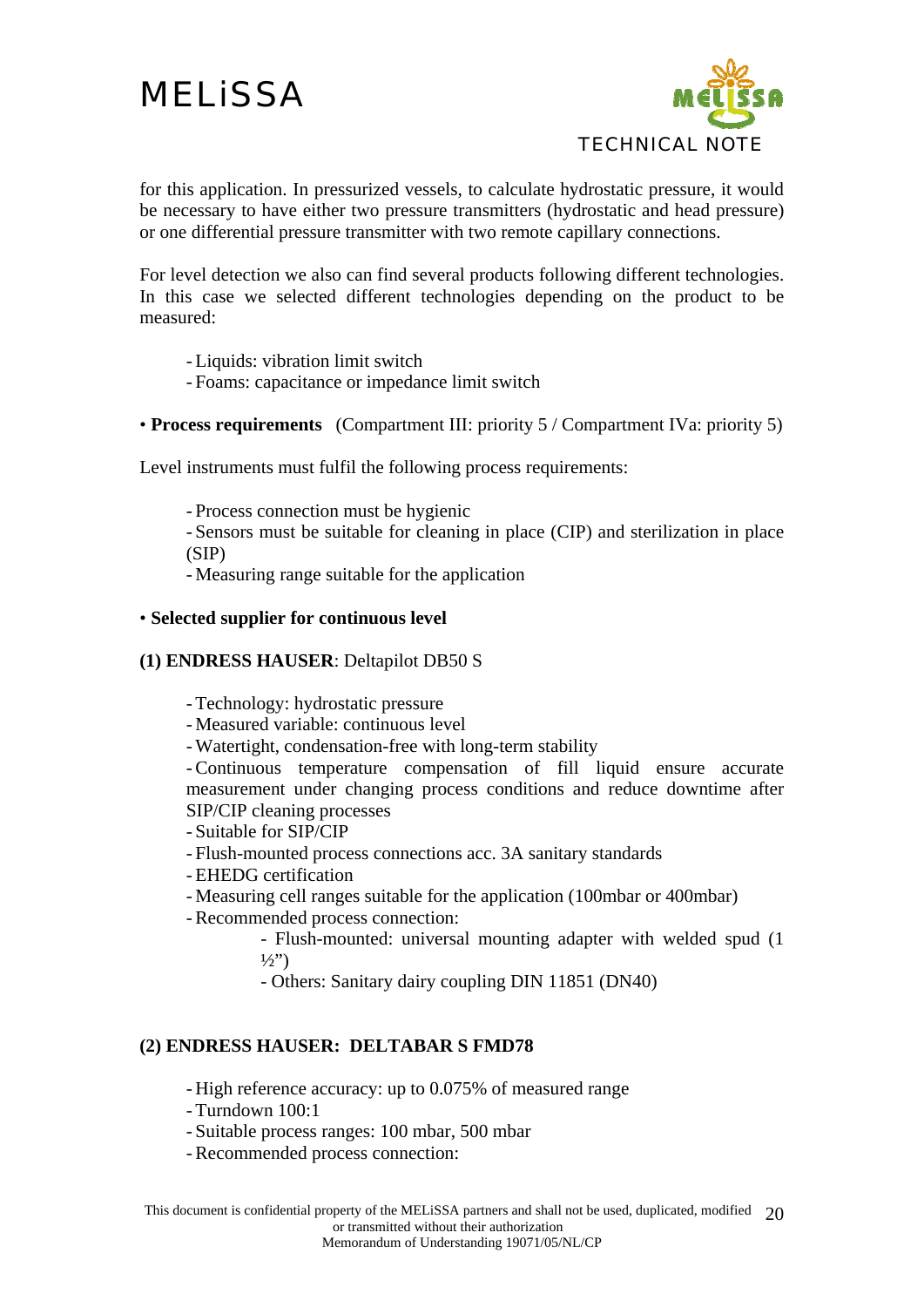



- Remote flush-mounted diaphragm: sanitary dairy coupling DIN11851 DN-50.

#### • **Selected supplier for liquid level detection**

#### **(1) ENDRESS HAUSER**: Liquiphant M FTL 50H

- Technology: vibrating fork
- Measured variable: level detection
- No mechanical moving parts, no calibration
- Polished tuning fork and hygienic process connections: standard acc 3A
- EHEDG certification
- Recommended process connection:
	- Flush-mounted: welding neck (1")
	- Others: Sanitary dairy coupling DIN 11851 (DN32, DN40)

#### • **Selected suppliers for foam detection**

#### **(2) CHARIS TECHNOLOGY**: sensor FP103, transmitter FCW2

- Technology: Impedance measurement
- Application: level detection
- Specifically design to measure foam
- Suitable for SIP/CIP
- Controllers with IMA Sensing technology (Intelligent Multi-Action sensing)
- Hygienic process connections
- Immune to fouling
- Recommended process connection: weld-in socket INGOLD DN25

#### **(3) ENDRESS HAUSER**: Multicap DC 11TES , electronic FEC22

- Technology: capacitance measurement
- Measured variable: level detection
- Probes with universal use
- Suitable for SIP/CIP
- Hygienic process connections
- Active built-up compensation for limit detection, accurate switching point even with contamination on the probe
- Recommended process connection:
	- Flush-mounted: sanitary dairy coupling DIN11851 (DN50)

#### **5.1.5. Gas / liquid flow measurement**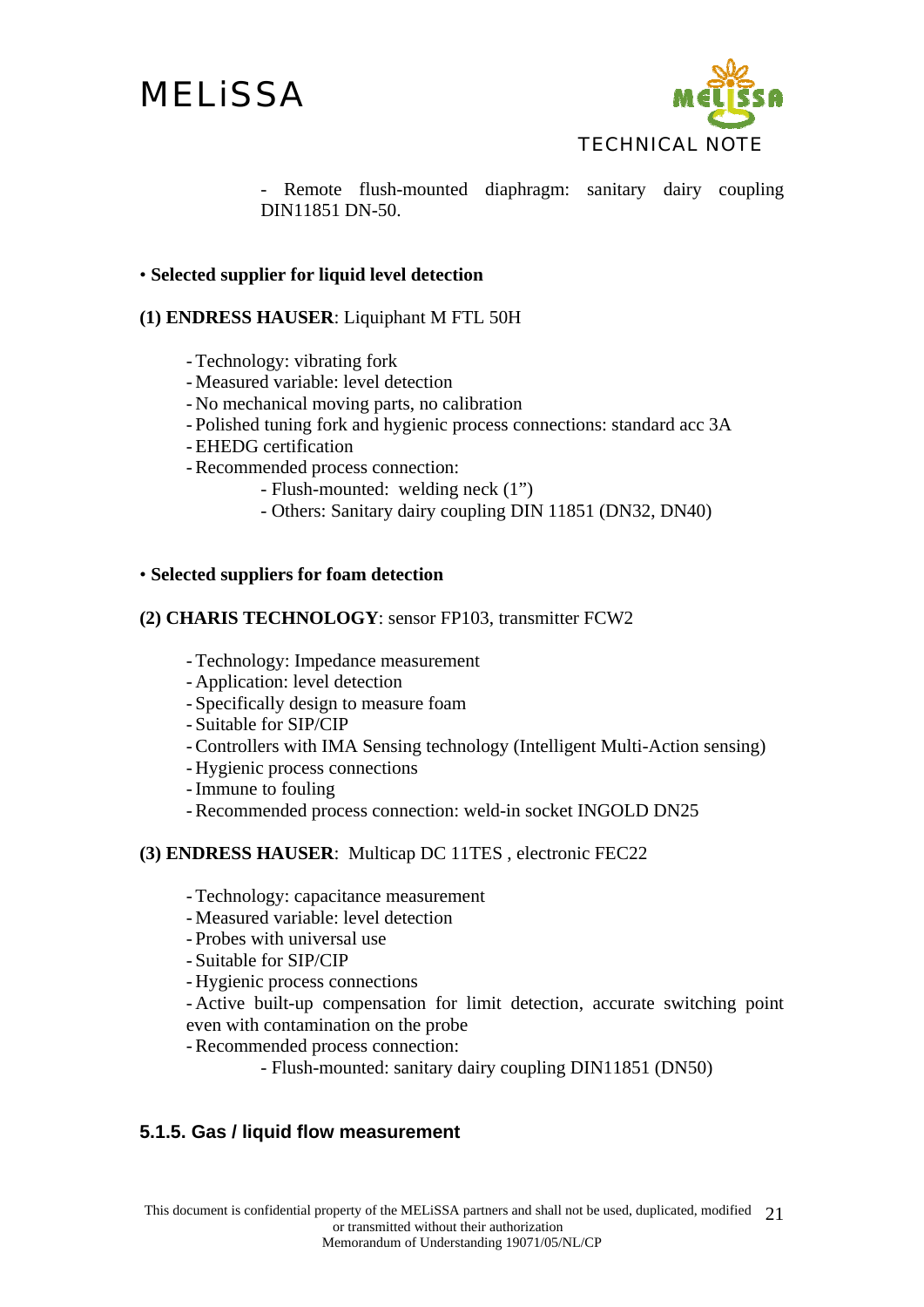

For low-flow control and measurement the instrument, which best meet the requirements is a mass flow controller.

• **Process requirements** (Compartment III: priority 5, compartment IVa: priority 8)

Mass flow instruments should fulfil the following process requirements:

- Process connection must be hygienic
- Sensors must be suitable for CIP and SIP
- Measuring range must be suitable for application

#### • **Selected suppliers**

#### **(1) BROOKS**: QUANTIM (liquid & gas)

- Combines sensor, transmitter, control valve and PID electronics in one compact, integrated package

- Accurate low-flow measurement

- Multivariable output: mass flow, volumetric flow, density and temperature
- Globally approved for a variety of service areas
- **(2) MKS** (gas)

- Combines sensor, transmitter, control valve and PID electronics in one compact, integrated package

- Accurate low-flow measurement

- Widely use in a variety of gas delivery applications

### **5.1.6. Pressure measurement**

• **Process requirements** (Compartment III: priority 4 / compartment IVa: priority 10)

Pressure instruments must fulfil the following process requirements:

- Process connection must be hygienic
- Sensors must be suitable for CIP and SIP

### • **Selected supplier**

### **(1) ENDRESS HAUSER**: CERABAR S

- High reference accuracy: up to 0.075% of measured range

- Turndown 100:1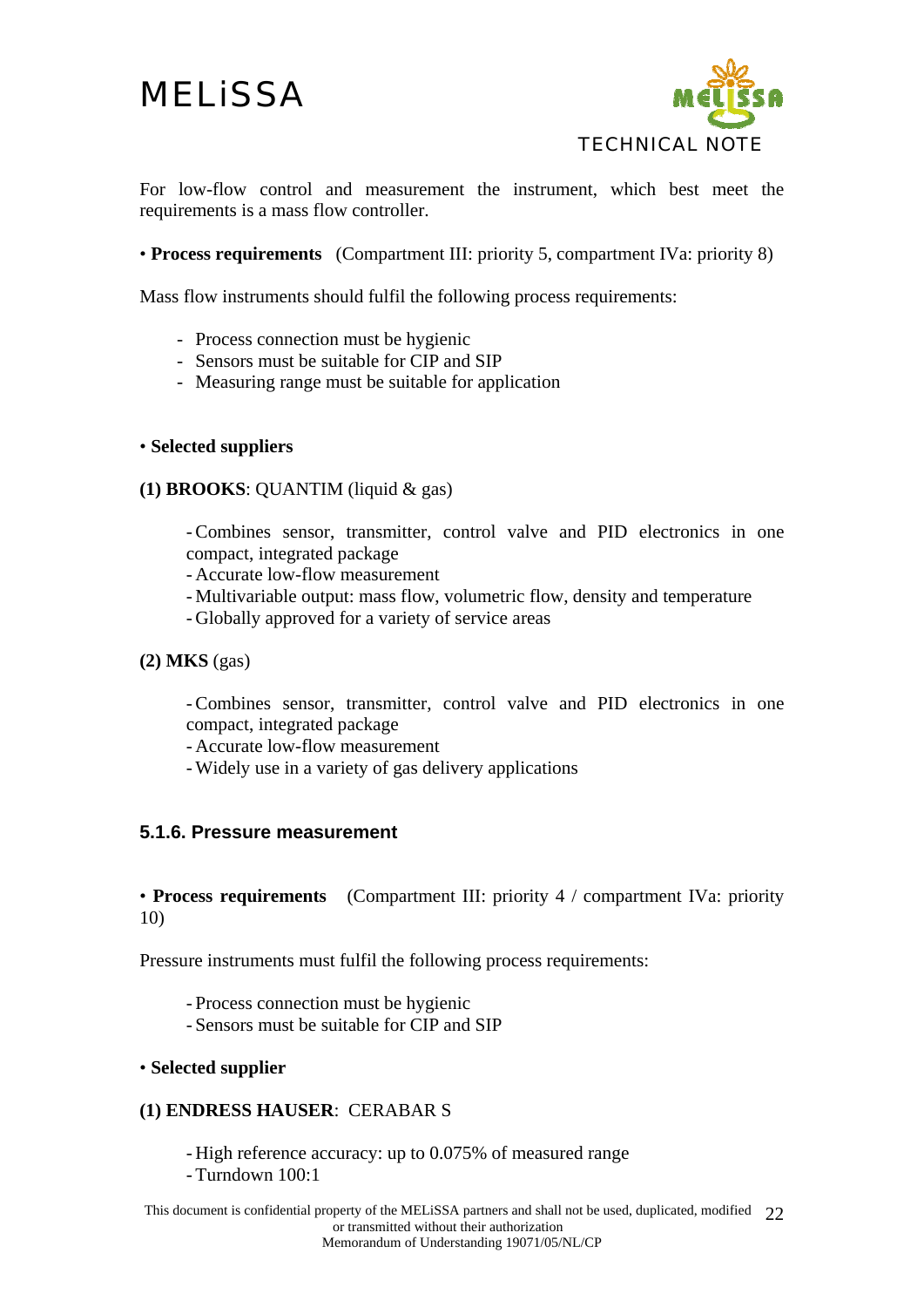

- Suitable process ranges: 100 mbar, 250 mbar

Two different types of measuring diaphragm materials may be used for pressure measurement:

*Ceramic measuring diaphragm* (PMC): The ceramic sensor is a dry sensor, the process pressure acts directly on the robust ceramic diaphragm and deflects it. A pressure-dependent change in capacitance is measured at the electrodes of the ceramic carrier and the diaphragm. The measuring range is determined by the thickness of the ceramic diaphragm.

Advantages:

- Guaranteed overload resistance up to 40 times the nominal pressure
- Thanks to highly-pure 99.9% ceramic:
	- extremely high resistance compared to Alloy
		- less relaxation
		- high mechanical stability
- Suitable for vacuums

*Metallic measuring diaphragm* (PMC): The operating pressure deflects the separating diaphragm and a fill fluid transfers the pressure to a resistance measuring bridge (semi-conductor technology). The pressure-dependent change of the bridge output voltage is measured and processed further.

Advantages:

- Can be used with process pressures up to 700 bar
- High process temperature without diaphragm seal up to 280°C/536°F
- High long-term stability
- Guaranteed overload resistance up to 4 times the nominal pressure
- Recommended process connection:
	- Flush-mounted diaphragm: thread 1 ½" G or NPT (PMC and PMP)
	- Others: sanitary dairy coupling DIN11851 DN-50

### **5.1.7. Temperature measurement**

In temperature measurement we should distinguish two cases, depending on the measurement target:

- if the unique objective is to know the temperature, then, insertion type sensors would be the ones, i.e. which perform with better accuracy and fast response,

- if there is an additional objective to assure sterilization conditions in all parts of system, then it would be better to use surface temperature sensors strategically installed.

• **Process requirements** (Compartment III: priority 2 / compartment IVa: priority 5)

Insertion temperature instruments must fulfil the following process requirements: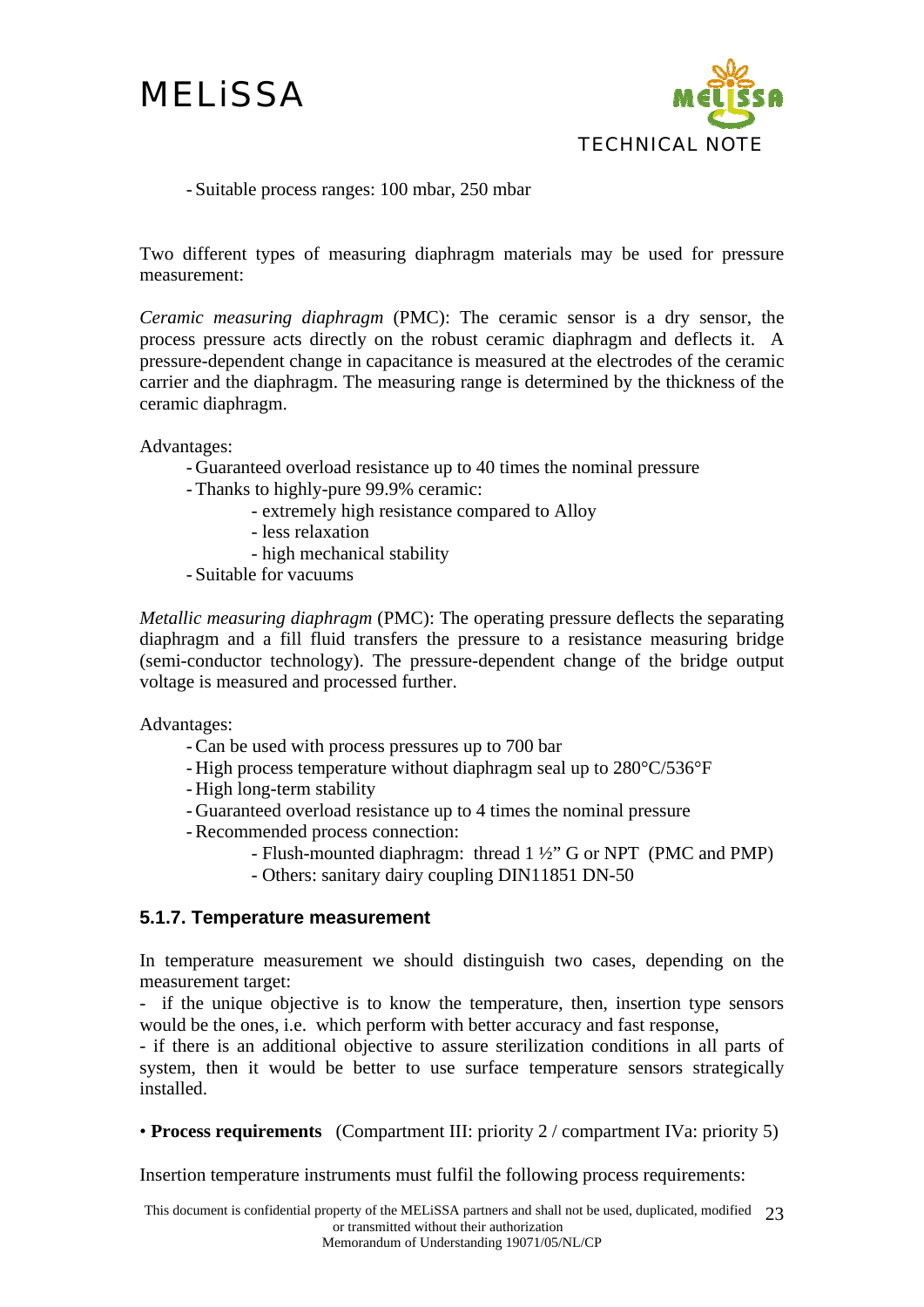

- Process connection must be hygienic
- Sensors must be suitable for CIP and SIP
- Continuous operation

#### • **Selected suppliers for insertion sensors**

#### **(1) ENDRESS HAUSER**: OMNIGRAD M TR47 / TR45

- Resistance thermometers specially designed for hygienic applications
- Replaceable mineral insulated inset
- Fast response time
- Surface finishing down Ra<0.4 micron
- Double Pt-100 for redundancy or validation purposes
- Sensing element with class A accuracy (DIN EN 60751)
- Welded or threaded thermowell, suitable for CIP /SIP process
- 3A certification
- Recommended process connection:
	- Welded thermowell (TR47)
	- Others: sanitary dairy coupling DIN 11851 DN-25, Ingold port DN25. (TR45)

#### • **Selected supplier for surface sensors**

#### **(1) DESIN INSTRUMENTS**: ST-FHH sensors (thermocouple or Pt-100)

- Thermocouple or resistance thermometer

- Thin and flexible, conform tightly to sensed surface, leaving no air gaps to block heat transfer

- Fast response, must be insulated from surrounded air

- Easy installation, in all positions, specially recommended when minimal distances must be kept.

**(2) MINCO**: thermal ribbons

- Thermocouple or resistance thermometer

- Thin and flexible, conform tightly to sensed surface, leaving no air gaps to block heat transfer

- Fast response, must be insulated from surrounded air

- Easy installation, in all positions, specially recommended when minimal distances must be kept.

### **5.1.8. Biomass cell-free sampling**

### • **Process requirements**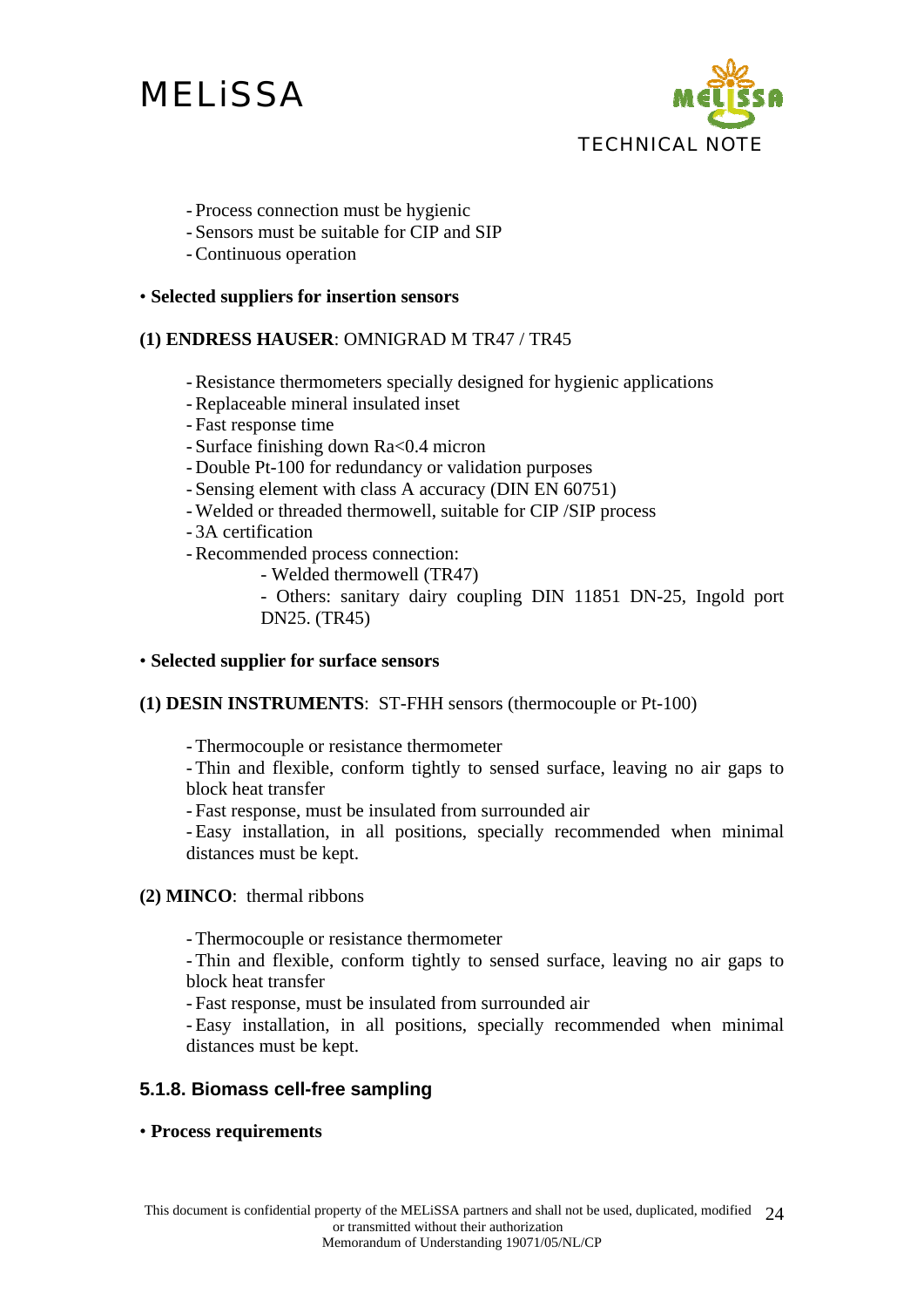

- Process connection must be biosafe in terms of protecting the axenicity of the process

- The equipment must be suitable for CIP and SIP

In principle, a system is proposed here for "in situ" extraction of biomass-free samples. However, other possibilities may be also considered, depending on the reactor needs. Particularly, it could be interesting in some cases where the reactor has a recirculation line (i.e., high liquid flow) to install an external tangential filtration device, from which the retentate would be recycled into the reactor, and the permeate would allow for biomass-free sampling

#### • **Selected supplier**

**(1) TRACE**: ESIP filtration sampling probe

- Designed to withdraw sterile cell-free filtrate from bioreactors and fermentors
- Flow rates up to 1.5ml/min.
- Sterile filtration, no solids > 0.2 micron
- Increased safety by using a solid membrane
- Configured in either 12, 19 or 25 mm diameter
- Recommended process connection: weld-in socket INGOLD DN25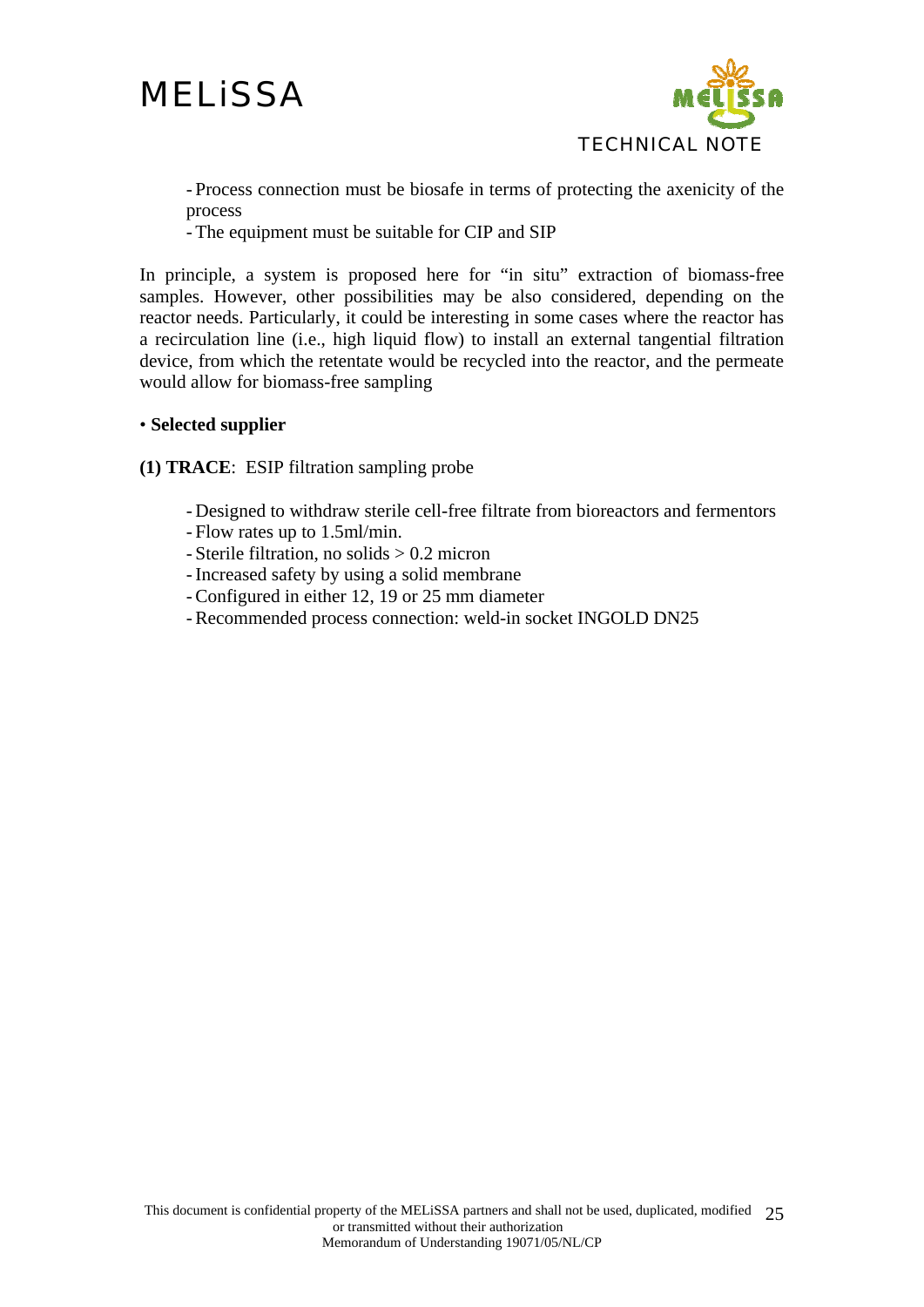

## **5.2. Piping material**

### **5.2.1. Pipe**

- Material: AISI 316L
- Surface finish: Ra < 0.64 μm
- Unions: Welded or Sanitary Unions

### **5.2.2. Valves**

- Type: Diaphragm valve; Saunders or similar
- Connections: butt welding ends
- Surface finish: Inside Ra 0.6 μm +electropolished
- Materials: Body = AISI 316L, Diaphragm= EPDM-PTFE

- Installation: The valve should be positioned at about 20º from the horizontal line in order to allow the fully draining of the line during the steam sterilization.

*Note:* plug and ball valves are not suitable for application in lines with a risk of infection, because product residues may be deposited between the moving surfaces and the space behind the plug or ball which cannot be removed without dismounting but may come into contact with the medium during operation.

### **5.2.3 Check valves**

- This type of valve will have to be mounted to the greatest possible extent in a part of the pipe, which causes no risk of infection yet.

- Type: disc type check valve
- Material: AISI 316L
- Surface finish: Ra 0.6 μm +electropolished
- Connections: butt welding ends

### **5.2.4. Steam traps**

- For removing air and condensates during steam sterilization. The design of the steam trap should be cover the following requirements:

- For sterilization to be effective the system should be de-aerated prior to the steam sterilization phase.
- At the start of and during sterilization the condensation water formed should be removed from the units concerned.

• Contamination by (small quantities of) product residues must not obstruct drainage of condensation water.

- Type: membrane steam traps; Spirax-Sarco MST21 or similar

- The operation principle of these steam traps is a balance between the temperature and the current pressure. The steam trap is automatically opened or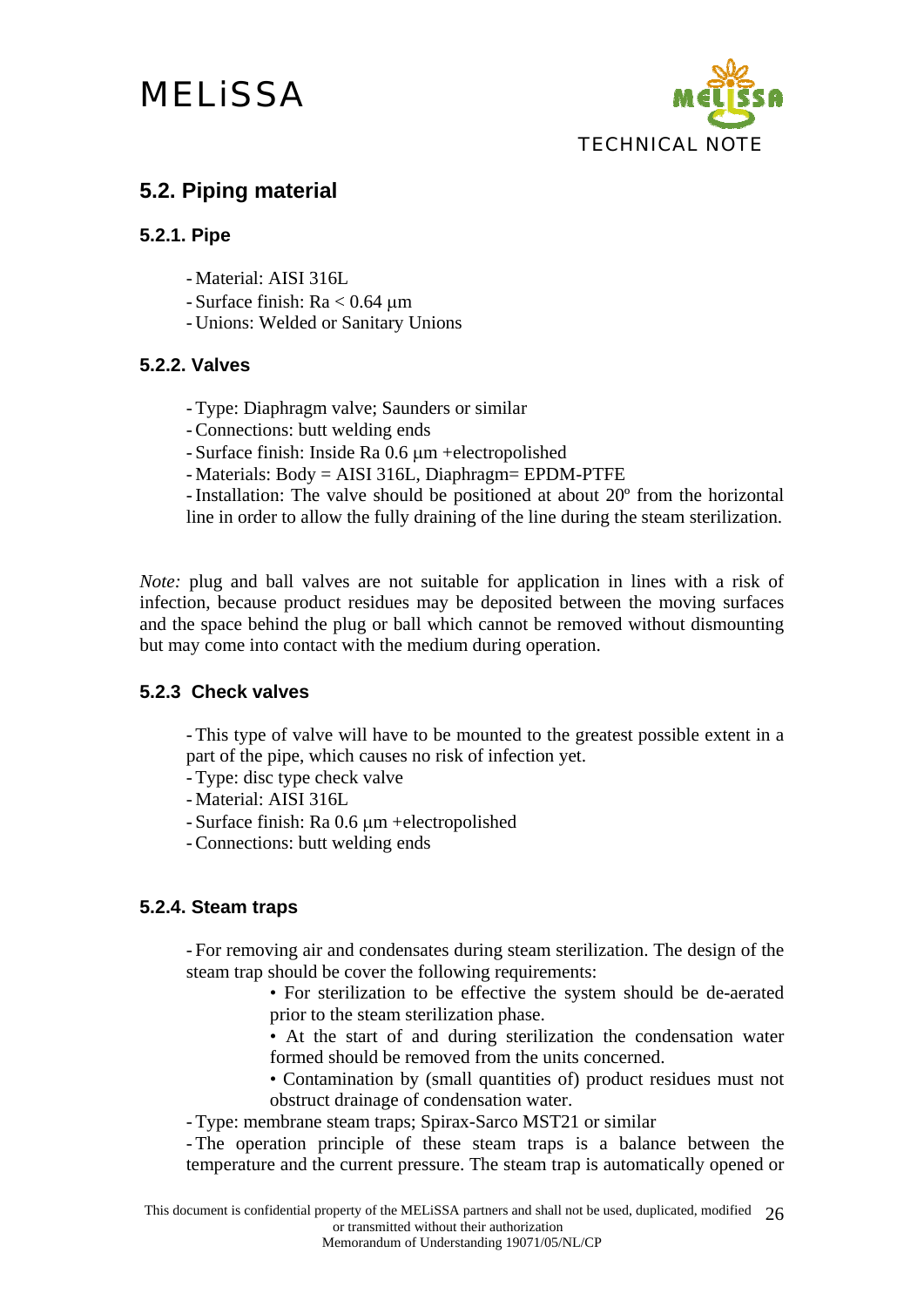

closed by means of a membrane. The condensate is drained at a temperature a few degrees below the steam saturation temperature.

- The recommendation is to install beyond the infection sensitive part to the greatest possible extent.

### **5.2.5. Safety valve**

- Spring-loaded safety valves and vacuum valves should preferably not be applied in sterile parts. If a safety device is required, rupture disc is to be used.

### **5.2.6. Sampling valves**

- Requirements:

- For sterile sampling
- Possibility to sterilize the valve before and after every sample
- Type: membrane sample valve; Keofitt M4 or similar
- Material:
	- Body : AISI 316
	- Diaphragm : Silicone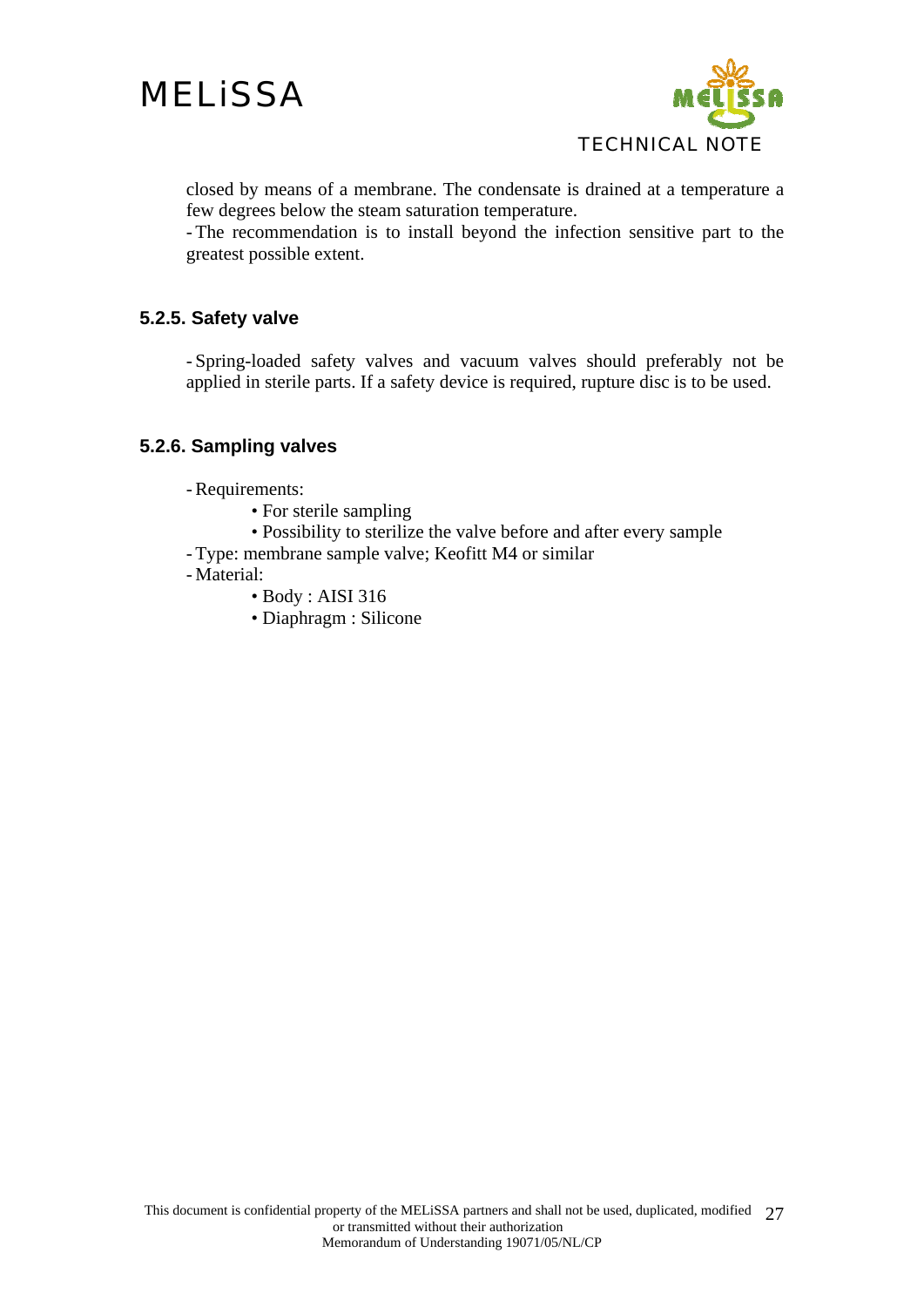

## **5.3. Equipments**

### **5.3.1. Agitators**

Magnetic drives seal is recommended to prevent any foreign body or microbiological contamination.

### **5.3.2. Pumping**

- Due to the small-required capacity, the best option is the selection of a peristaltic pump for aseptic purpose. The main infection risk for this pump, when working during long periods of time, is the risk to break the hose, stopping consequently the process and losing the sterility of the installation.

Another inconvenience for the peristaltic pump is the control of the flow-rate due to the fluctuations produced by the pump.

- As alternative to the peristaltic pump it is proposed the transfer by means of gas pressure. The feeding vessel should be pressurized with a gas at a pressure around 1 bar above the discharge vessel. The liquid flow-rate will be regulated by means of a mass flow controller.

- When a flow-rate control is not needed (for example the liquid transfer from the reactor to the discharge vessel) it is recommended to adapt the layout to allow the transfer by gravity. In this case the installation of a siphon in the line, will be necessary to avoid the pass of the gas. For this configuration it is necessary to guarantee a similar pressure in both vessels (in the reactor and in the discharge vessel)

### **5.3.3. Gas compressor**

- The compressor should be located, when possible, in the not sterile part.

- Oil free and gastight type is required to avoid process contamination and lost of the gas.

- Diaphragm type as KNF or similar it is recommended.

### **5.3.4. Sterile filters**

- Filtration degree: 0.2 μm
- Steam sterilizable
- Membrane type filter; Sartorious or similar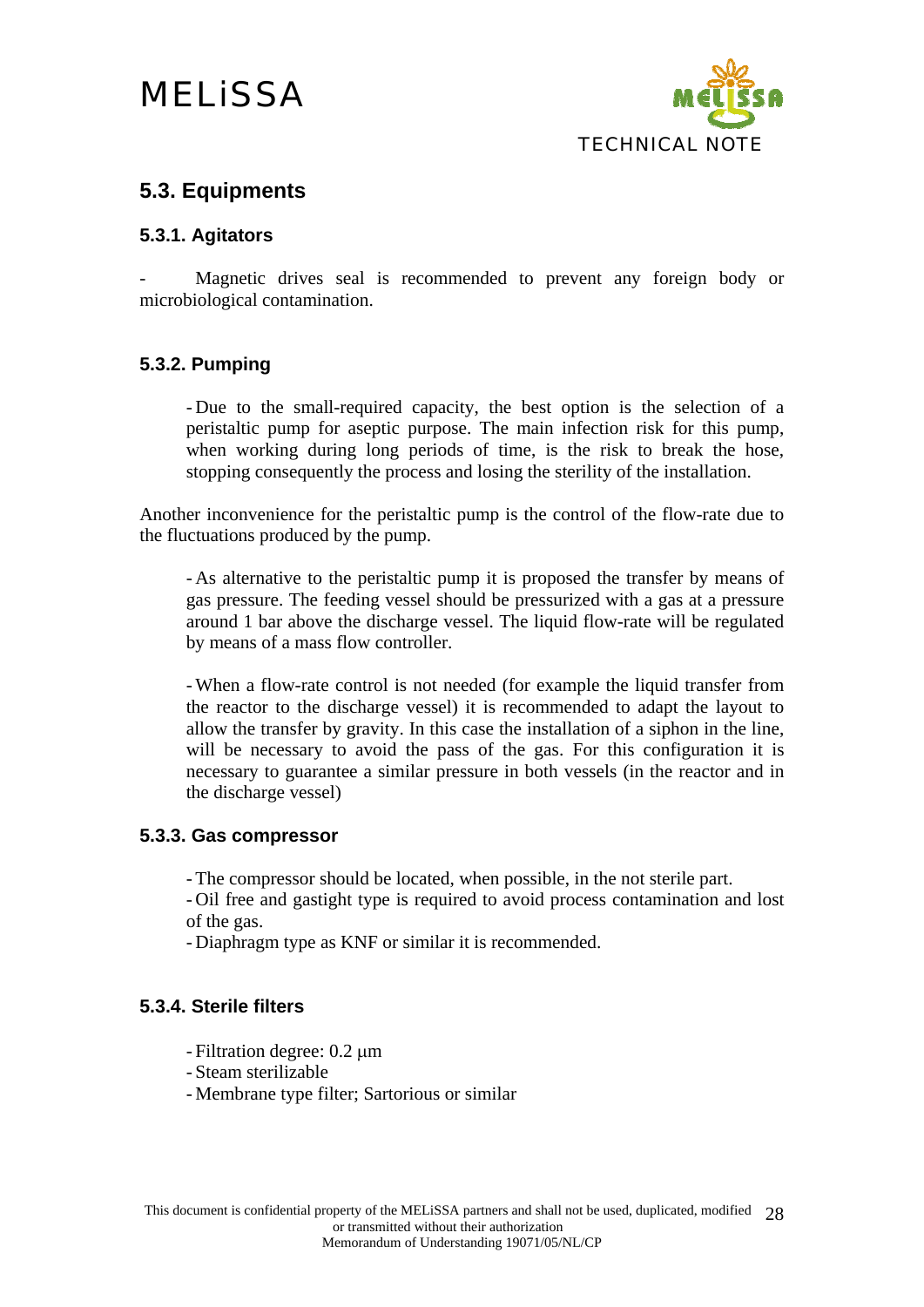

## **6. References**

**Pérez, J.; Montesinos, J.L.; Albiol, J. and Gòdia, F. (2004)** Nitrification by immobilized cells in a micro-ecological life support system using packed-bed bioreactors. Journal of Chemical Technology and Biotechnology 79: 742-754

## **7. Annex**

In electronic format all the supplier information for the instrumentation proposed in this technical note is annexed in a CD, containing:

- Biomass
- Biomass cell-free sampling
- Flow
- Oxygen
- pH
- pH-O2 transmitters
- Pressure
- Retractable sensor housing
- Temperature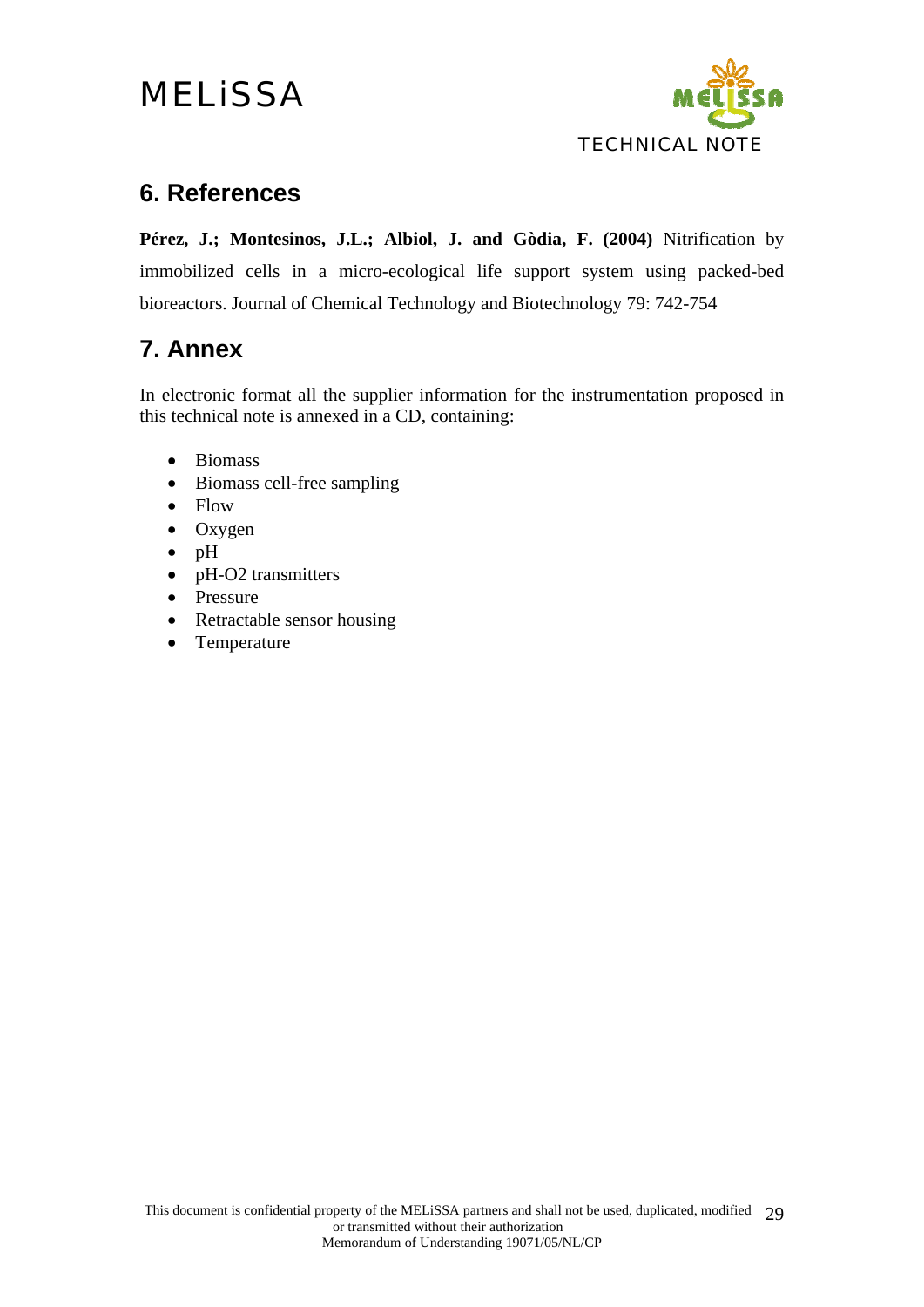

## **8. Comments**

| It should be clarified that the "selected" suppliers mentioned are                                                                            |
|-----------------------------------------------------------------------------------------------------------------------------------------------|
|                                                                                                                                               |
| A new sentence has been added regarding this points, in page 9 of                                                                             |
|                                                                                                                                               |
| "It should be mentioned here that the specific selected suppliers                                                                             |
| identified in this work are potential suppliers, recommended in first                                                                         |
| option as compiling with the required performance. A reduced                                                                                  |
| number of suppliers is selected for each measurement, but certainly<br>other possibilities could also be explored in case that the final      |
| technological and economical offers from the suppliers were not                                                                               |
| fully satisfactory for the optimal deployment of the MPP. The                                                                                 |
| suppliers selection has been made on the basis of existing                                                                                    |
| equipment and instrumentation and the experience provided by its                                                                              |
| use in several applications in the field of industrial fermentation                                                                           |
| processes, with high requirements of axenicity and long term                                                                                  |
|                                                                                                                                               |
| When possible and relevant, it would be interesting to motivate the                                                                           |
| suppliers list proposal": is it based on a paper assessment from                                                                              |
| feed-back,<br>on                                                                                                                              |
| experimental feed-back from similar application to ours? E.g. with<br>regards to the use of the biomass-free sampling probe, do we have       |
| any idea about the suitability of the probe design to our reactors?                                                                           |
| Any information on clogging of the membrane? Does the sampling                                                                                |
|                                                                                                                                               |
| The same sentence of the previous point is consideing these general                                                                           |
|                                                                                                                                               |
| Rk: you recommend a biomass-free sampling probe; however, in                                                                                  |
| the TN on CIII redesign, you ask the potential supplier to propose                                                                            |
|                                                                                                                                               |
| This is because in here we concentrated in sensors that could be<br>used "in-situ" in a bioreactor. Then, when discussing with Applikon       |
| in regards to the sampling port for ammonium, etc., the proposal of                                                                           |
| am external tangencial filter came in, that in case it is also                                                                                |
| interesting as part of the recirculation loop. A sentence has been                                                                            |
|                                                                                                                                               |
|                                                                                                                                               |
| A new comment on this direction has been added in point 5.1.8:                                                                                |
| "In principle, asystem is proposed here for "in situ" extraction of                                                                           |
| biomass-free samples. However, other possibilities may be also                                                                                |
| considered, depending on the reactor needs. Paticularly, it could be                                                                          |
| interesting in some cases where the reactor has a recirculation line<br>(i.e., high liquid flow) to install an external tangencial filtration |
| device, from which the retentate would be recycled into the reactor,                                                                          |
|                                                                                                                                               |